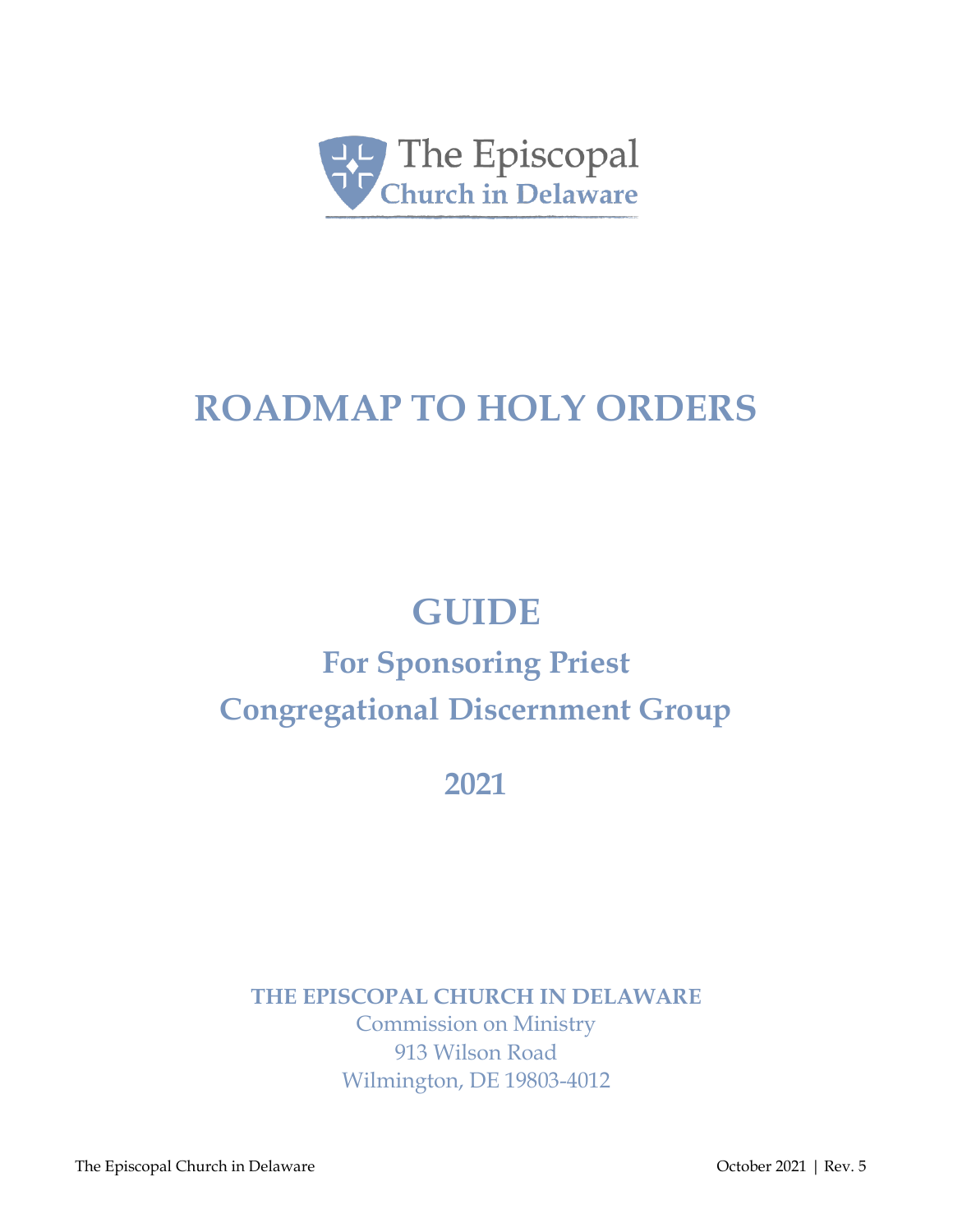

Greetings in Christ!

We are grateful that you are willing to assist those discerning a call from God.

This manual provides you, the sponsoring rector/sponsoring priest/sponsoring priest, or you as members of a congregational discernment group guidance for your important role.

This manual also describes what happens in the process that leads from initial inquiry to ordination. It is a long process with several stages involving many people. Many questions, some of them very difficult questions, must be raised and answered fully and honestly. The shape of this process reflects the seriousness with which we take Christian ministry, and the great importance of the discernment needed to provide the church with able and well-trained leaders.

The Episcopal tradition understands that a call to ordination comes in the context of the Christian community. Sometimes it is the community that first discovers a potential deacon or priest among its members and asks that person to begin discernment. Sometimes it is the person who first feels a call and looks to the community to test it.

The Commission on Ministry (COM)works with both aspects of a call. We help individuals use the resources of their faith and diocesan communities in clarifying a call. We also strongly encourage local congregations to recruit potential leaders who have the gifts needed in the Episcopal Church in Delaware.

No document can provide all that is necessary. The COM stands ready to respond to your questions and together with you discover the best path forward.

*Commission on Ministry 2021*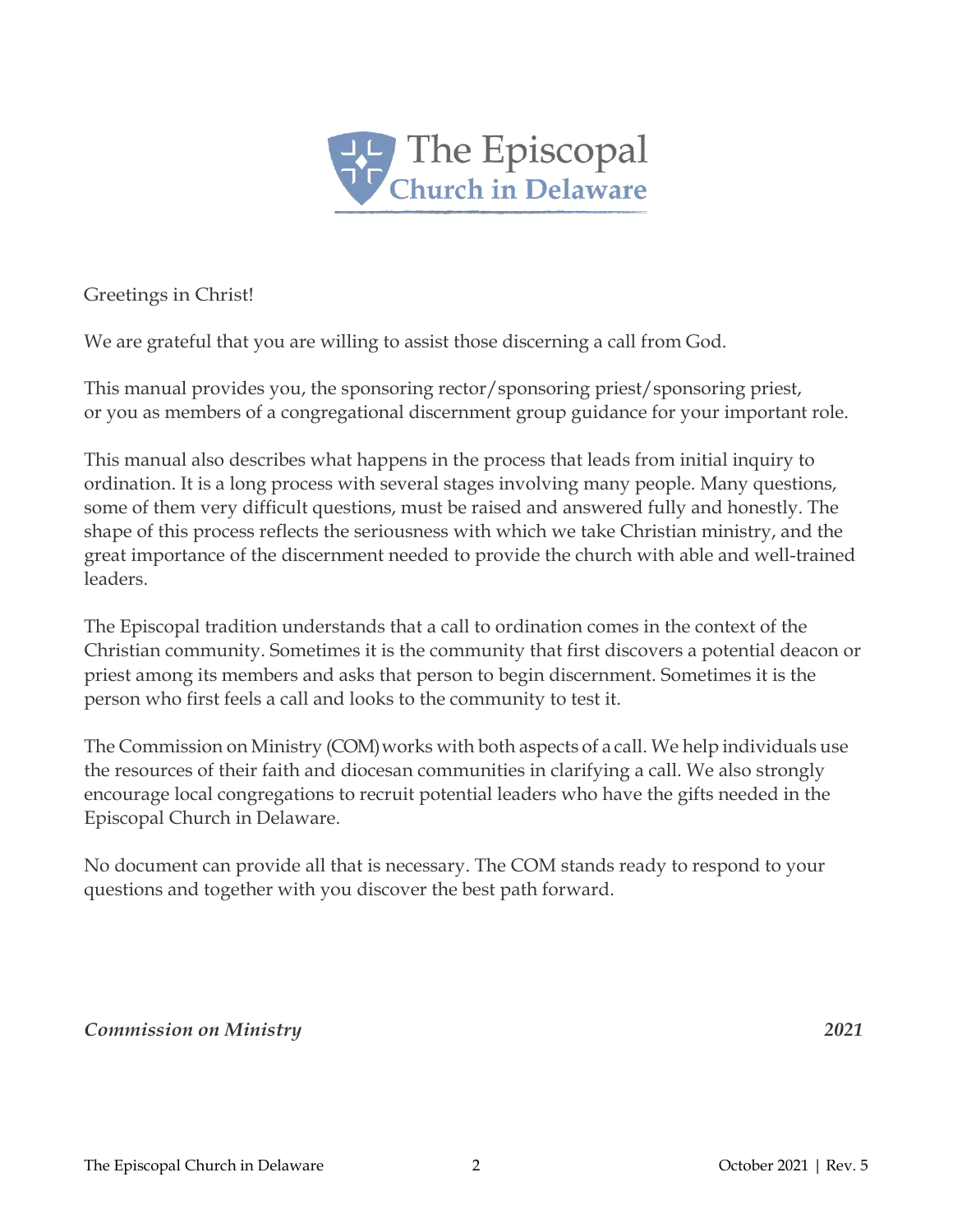

# **Guide for the Sponsoring Priest**

# **The Role of the Sponsoring Priest**

The sponsoring priest is an advisor and mentor, and a guide in deciding when it is time for the next step. The sponsoring priest should maintain a strong pastoral role with the inquirer/ aspirant throughout his or her or they journey of discernment, whatever direction it may take. In the early stages of conversation with an inquirer, there are three broad questions that the sponsoring priest should focus on:

- What is the evidence that the inquirer is called not to a committed and disciplinedlay ministry but to Holy Orders?
- What gifts does the inquirer bring to ordained leadership in today's Church? How have these gifts been demonstrated already within and beyond the congregation?
- What work needs to be done to make the inquirer better known to the congregation, to address weaknesses and to develop gifts before she or he is ready to meet with a discernment group, and to be nominated to the diocesan bishop and the Commission on Ministry (COM) for a final decision?

As discernment moves forward, it becomes the responsibility of the sponsoring priest:

- $\bullet$  to help the inquirer/aspirant decide if and when it is appropriate to enter the formal diocesan process
- to discuss how the required education and training might be managed
- to begin pastoral conversations with the inquirer's/aspirant's family members,helping them to consider the implications of this possible change in their lives
- to identify any personal or family-related problems which may be part of this person's history and should be addressed
- to recognize that there may come a point when the best answer is neither "yes" nor "no" but simply "Not now—wait"
- to follow through on the whole process, whatever the formal outcome, by providing support for the inquirer/aspirant and assuring that the gifts for ministry that have been discerned are recognized and put to use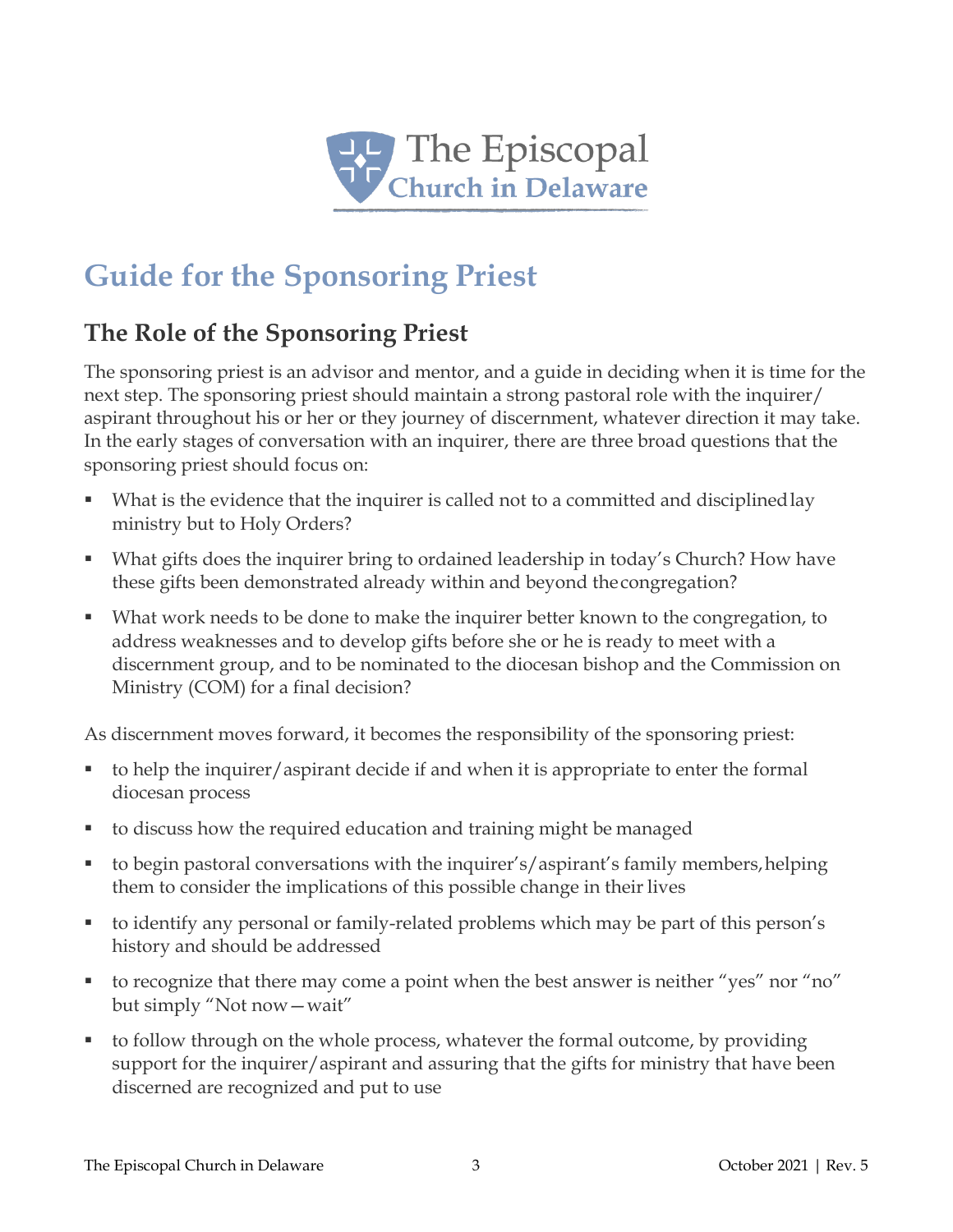- to write a one or two-page report to the vestry recommending nomination if applicable
- to submit a letter to the bishop describing the discerning conversations held with you prior to the individual's meeting with the bishop (no specific form)

It is important for you to guide those coming to you for discernment in understanding the distinct orders of deacon and priest, as well as their expression in non-traditional forms, such as college and healthcare chaplaincies and other specialized ministries. If you are less familiar with the calling and duties of a deacon than you would like, the COM or the Archdeacon can provide you with information. If there is a deacon in a nearby congregation, you may wish to contact him or her, and, at the appropriate time, suggest the aspirant confer with him or her.

## Special Cases:

**Impact on Individual when the Parish Priest Leaves the Sponsoring Parish** – The COM recognizes that parishes and missions are dynamic entities and those parish priests may, in due course, leave a congregation while it is in the process of sponsoring a person for ordination. As there are required processes of discernment within the congregation (involving the parish priest as well as the lay leadership) and documents of support required by the parish priest and vestry of a nominee, postulant or candidate, such departures can have a significant impact on an individual in the process.

The national canons provide that another priest of the diocese "acquainted with the nominee and the parish" may fulfill the role required for supporting and approving the individual in the process (e.g., when the required written sponsorship certificate is submitted). This priest could be the interim rector/sponsoring priest or, in certain circumstances, another priest in the diocese who is approved to assist in this situation.

**Conflict of Interest Relationships** – If an aspirant is a spouse, partner, or child of a priest in the sponsoring congregation, is employed by the congregation, or holds a key lay position (such as senior warden), the sponsoring priest must consult the bishop before recommending the inquirer himself or herself to contact the bishop before forming a discernment group.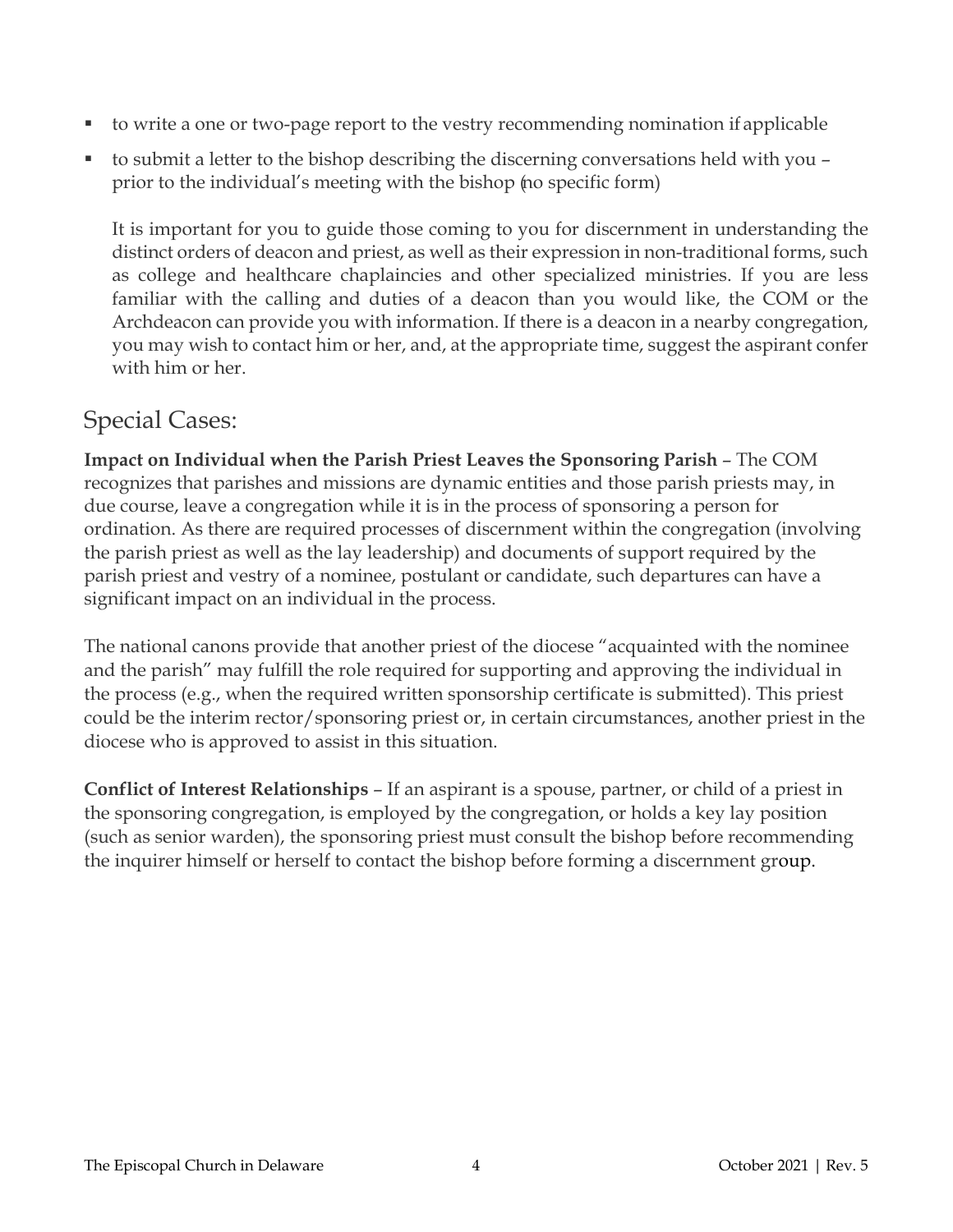

# **Instructions for a Congregational Discernment Group**

O God, you led your holy apostles to ordain ministers in every place: Grant that your Church, under the guidance of the Holy Spirit, may choose suitable persons for the ministry of Word and Sacrament, and may uphold them in their work for the extension of your kingdom; through him who is the Shepherd and Bishop of our souls, Jesus Christ our Lord, who lives and reigns with you and the Holy Spirit, One God, forever and ever. *Amen***.**

(Prayer 'For the choice of fit persons for the ministry', BCP 1979)

## **Overview**

Once an inquirer/discerner has been made an aspirant (i.e., has received permission by the bishop to begin formal discernment for Holy Orders), the work of discernment begins at the aspirant's local parish. The rector/sponsoring priest (or priest-in-charge/vicar, etc.) of the aspirant's parish will assemble a Congregational Discernment Group (CDG). The CDG is made up of approximately 5-7 members of the parish, at least one of whom is a member of the vestry one of whom should also be a member of another congregation. The purpose of the CDG is to assist the rector/sponsoring priest and vestry in deciding whether to nominate the aspirant for ordination (Canon III.6.2/III.8.2). The following also applies.

- Those appointed to the group should reflect diverse backgrounds and have differing perspectives but demonstrate the ability to listen and to learn fromothers.
- They must have room in their schedules for at least six to eight regular meetings (about ninety minutes each) over three to five months. The Commission on Ministry (COM) seeks assurance that a CDG can commit the time that is necessary for this phase of the discernment process.
- It is the policy of the diocese that employees of the inquirer's congregation may not be members of the inquirer's CDG. No one who is currently a postulant or candidate for Holy Orders may be a member. Close friends and relatives of the inquirer should not be asked to serve on a discernment group.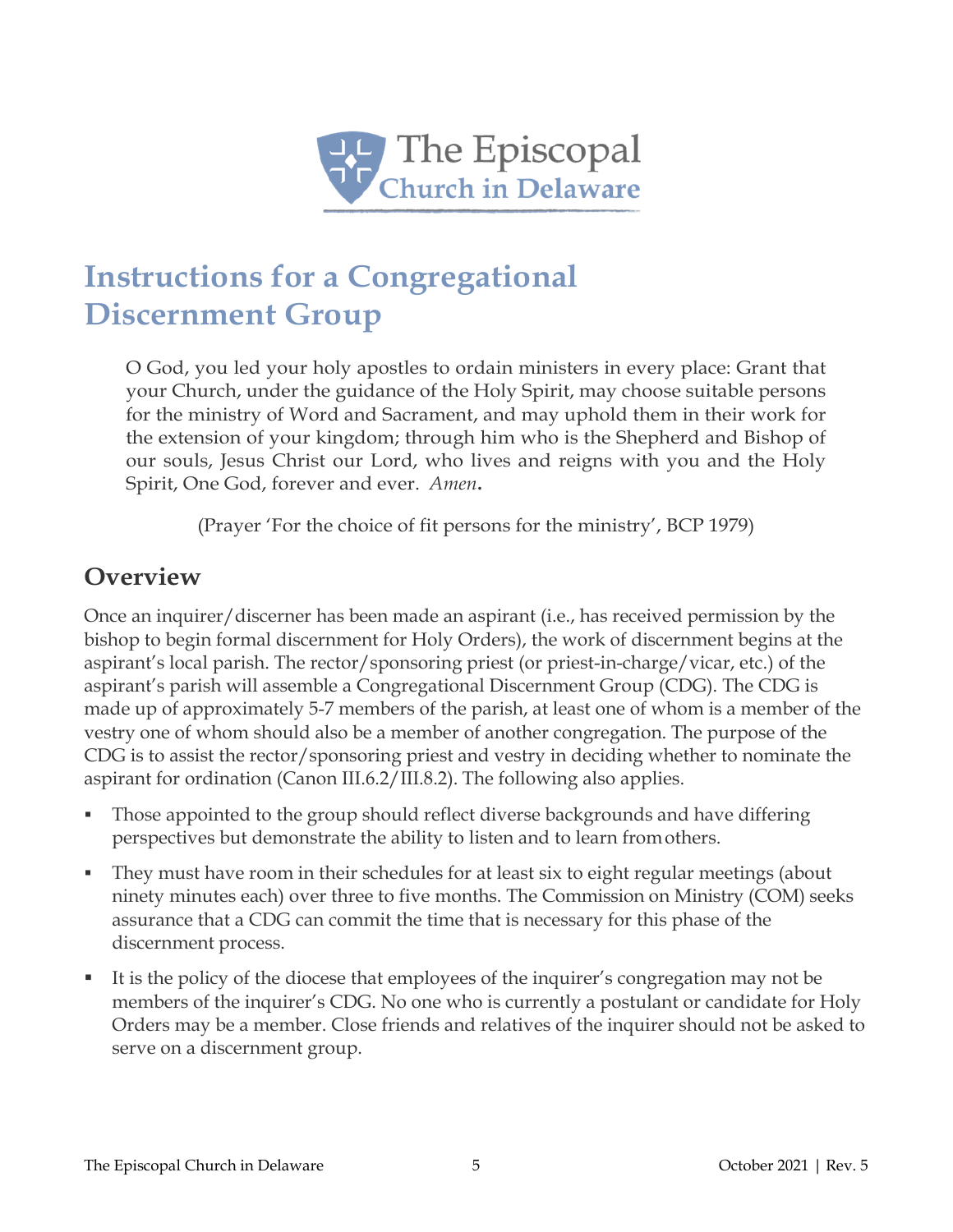A COM liaison is appointed and must meet with the group at its start for orientation. The liaison consults with the lead of the CDG regularly and should be kept informed about progress. The liaison supports the group, not the individual inquirer. The CDG is required to meet with the liaison to review its experience.

The CDG gives the local church a voice in the discernment process and demands significant investment on the part of both its members and the one being interviewed. We value the judgment and intuition of our laity, and not only because they will likely know the aspirant in ways the bishop and rector/sponsoring priest/sponsoring priest may not. We know through faith that the Holy Spirit has been given to all the faithful, and the work of discernment is a work in which we all share and for which we are all responsible as a church. While the CDG does not have absolute authority to confirm or deny a vocation, its ability or inability to nominate an aspirant for ordained ministry tells us much about the discerner, and whether it is prudent to proceed in further discernment leading towards ordination.

## **A Word on Discernment**

Much prayer and listening goes into Christian discernment and is done best by those who have themselves been well-formed in the Christian faith, especially in the Scriptures (Phil 1:9-10; 1 John 4:1; 1 Cor 12:10; Heb 5:14). The church's job in discernment is not to settle on its judgment, but to seek out the mind of God, who sees all and even discerns "the thoughts and intentions of the heart… before him no creature is hidden, but all are open and laid bare to the eyes of him with whom we have to do" (Heb 4:12-13).

As Holy Scripture tells us in many places, the Lord calls certain kinds of people for Christian service, as was the case with the calling of David to be King of Israel. Jesse's oldest son Eliab was impressive. The prophet Samuel thought to himself, "'Surely the LORD'S anointed is before him.' But the LORD said to Samuel, 'Do not look on his appearance or the height of his stature, because I have rejected him; for the LORD sees not as man sees; man looks on the outward appearance, but the LORD looks on the heart'" (1 Sam 16.7). And we would do well to follow St. Paul's counsel as he reflects on the connection between his apostolic ministry in relation to the identity of Jesus.

Christ: "From now on, therefore, we regard no one from a human point of view; even though we once regarded Christ from a human point of view, we regard him thus no longer" (2 Cor 5.16). We must go deeper than the surface, seeking not merely human wisdom, but participating in the wisdom that comes from God to discern the aspirant's place in the Body of Christ. This wisdom only comes through prayer, a meditation on God's Word, and a heart that is open to the will of God.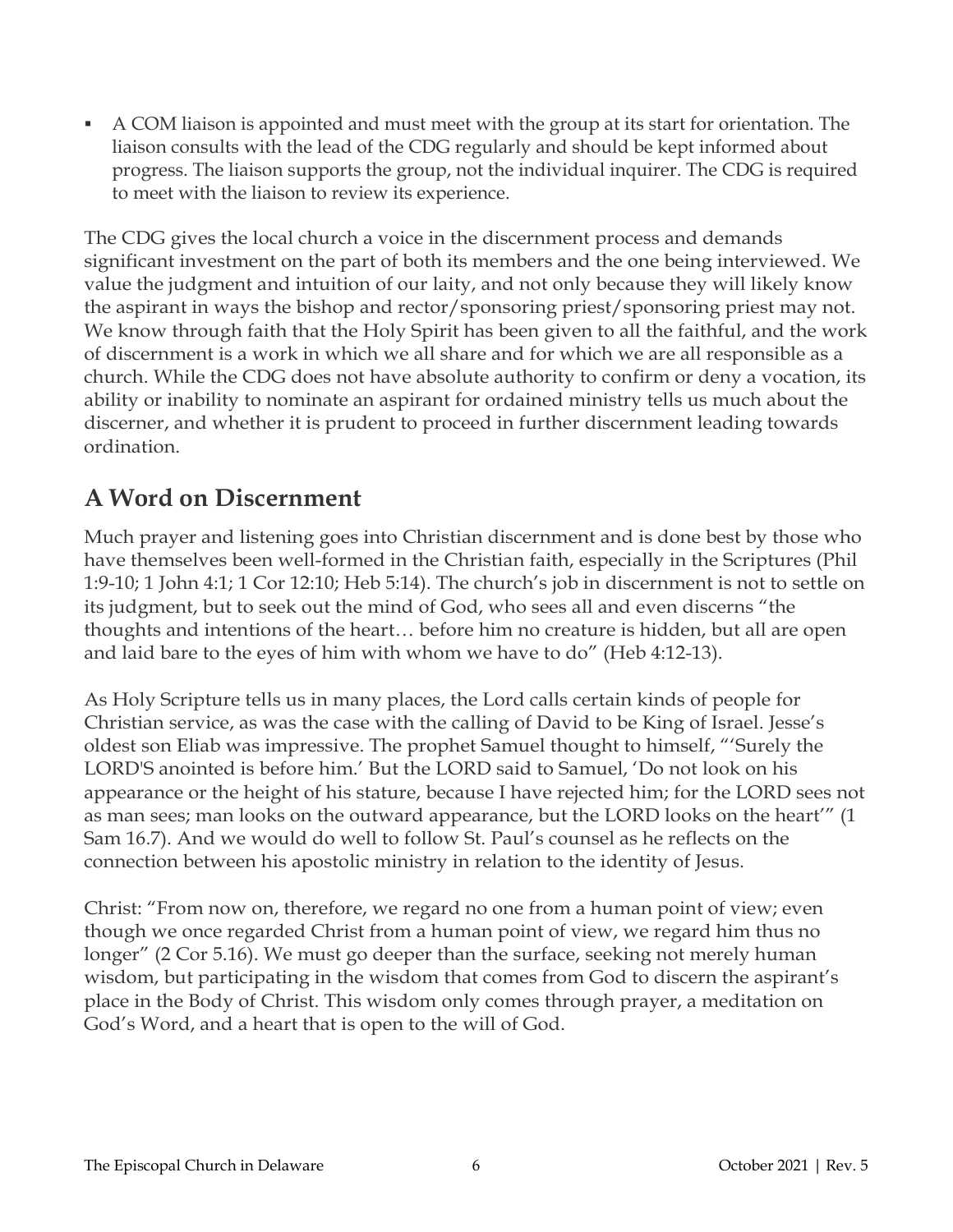What is it we are seeking to discern when we interview an aspirant for Holy Orders? To begin with, the obvious, successful aspirants are healthy individuals. They will be emotionally intelligent, reasonably bright, and able to connect meaningfully with others, possess sound character, and exhibit an appropriate confidence and leadership potential. The deeper work of discernment will look for additional qualities: familiarity with Holy Scripture, a steadfast belief in the foundational doctrines of the Christian faith, and a commitment to our doctrinal inheritance as expressed in the Book of Common Prayer; it will look for evidence of a life of prayer (both corporate and individual), a servant's heart, a love of sharing the Good News of Jesus Christ, and an unusually strong affinity for the sacraments and the altar. The aspirant need not be perfectly formed or knowledgeable at this point; but the right commitments, character, and talents must be present from the very beginning. Your role is to discern whether these are in place, and whether the aspirant is likely to grow into a vocation as an ordained minister in Christ's Church.

For more descriptions of the ordained minister's call and character, see 1 and 2 Timothy, especially 1 Timothy chapters 3 and 4, and 2 Timothy chapters 1 and 2. One should also consult the ordination services from the BCP for deacons and priests, including the Litany for Ordinations, found on pages 525f in the Book of Common Prayer. Pay special attention to the vows for each order, and the bishop's exhortation to each. Looking back to the ordinals in older editions of the BCP, both PECUSA and Church of England teaches us much about our tradition's understanding of Holy Orders as well.

#### **RESOURCES**

- *The Book of Common Prayer*. NY: Church Publishing Co. 1979.
	- The Baptismal Covenant, pp. 304-305.
	- Examination of a Bishop, pp. 517-519
	- Examination of a Priest, pp. 531-532
	- Examination of a Deacon, pp. 543-544
	- An Outline of the Faith, or Catechism, pp. 845-862
- *Being a Deacon Today: Exploring a Distinctive Ministry in the Church and in the World,* Rosalind Brown. Morehouse Publishing, 2005
- *Unexpected Consequences: The Diaconate Renewed,* Suzanne Watson Epting,Morehouse Publishing. 2015.
- *Discerning the Will of God: An Ignatian Guide to Christian Decision Making,* Timothy M. Gallagher, OMV. Crossroad Publishing, 2009
- *Listening Hearts: Discerning Call in Community,* Suzanne Farnham, Morehouse Publishing, 1991
- *Make Decisions That Matter: Discerning God's Hope for Us,* Sandra Hold, SPCK, 2004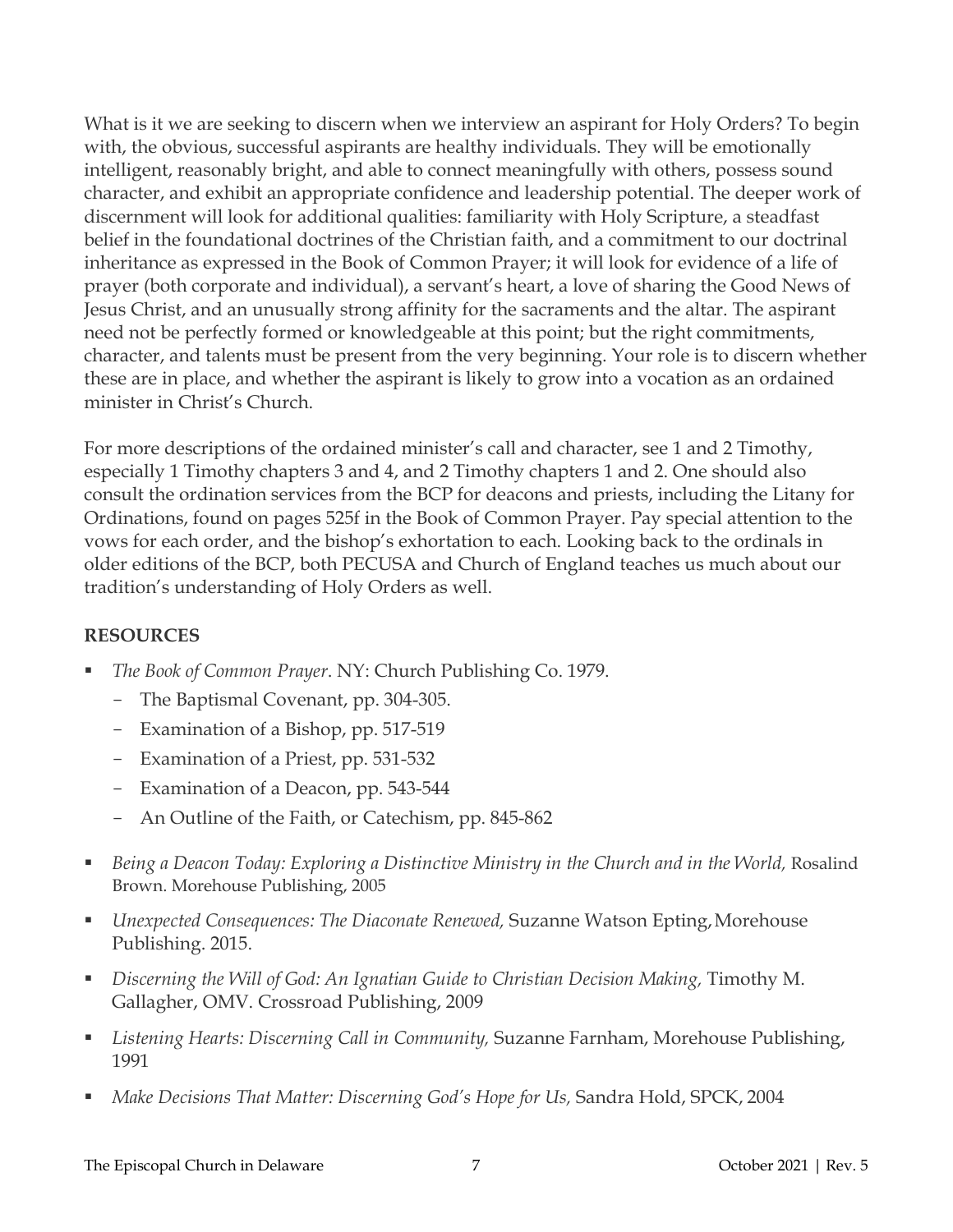- *The Way of Discernment: Spiritual Practices for Decision Making*, Elizabeth Liebert, Louisville: Westminster John Knox Press. 2008.
- *Grounded in God: Listening Hearts Discernment for Group Deliberations* Farnham, SuzanneG., et al., Morehouse, 1996.
- **•** Selecting Church Leaders: A Practice in Spiritual Discernment. Charles M. Olsen and Ellen Morseth. The Alban Institute, 2002
- *The Servant Church: Diaconal Ministry and the Episcopal Church*, John Booty, Morehouse, 1982

# **The Work of Discernment**

A CDG meets for a period of at least six to eight regular meetings (about 90 minutes each) over three to five months before making its recommendation if the aspirant is to become a nominee for Holy Orders.

### **Please note:**

- Only active members in good standing in the parish may be invited by the rector/ sponsoring priest to join the CDG. Preferably CDG members should not be new Episcopalians, and they should be highly regarded by their fellow parishioners for Christian faithfulness and sound judgment.
- Every aspirant has the bishop's explicit permission to discern. In other words, you will not meet with a discerner who has not gotten the bishop's permission to discern.
- The nature of the questioning should be appropriate to the work of discernment, not intense examination, or inquisition! Remember, we are helping each find his/her/their place as a member of the Body of Christ.
- You are developing a special relationship with the aspirant, who will share very personal and private information. All discussion must be confidential, and it must be understood that these meetings are a safe place for both the aspirant and the group members.
- No member of the CDG should talk to the aspirant about the substance of the meetings apart from the context of the meetings themselves; outside interactions should be simply of encouragement and support.
- Typically, the aspirant is a regular attendee of the parish. Observations on the aspirant's interactions with other members of the congregation and involvement in liturgy and other ministries should be part of the discernment process.
- Each member of the CDG must commit to attending all the meetings. Otherwise, itwill be very difficult to make an informed judgment on whether to nominate the aspirant.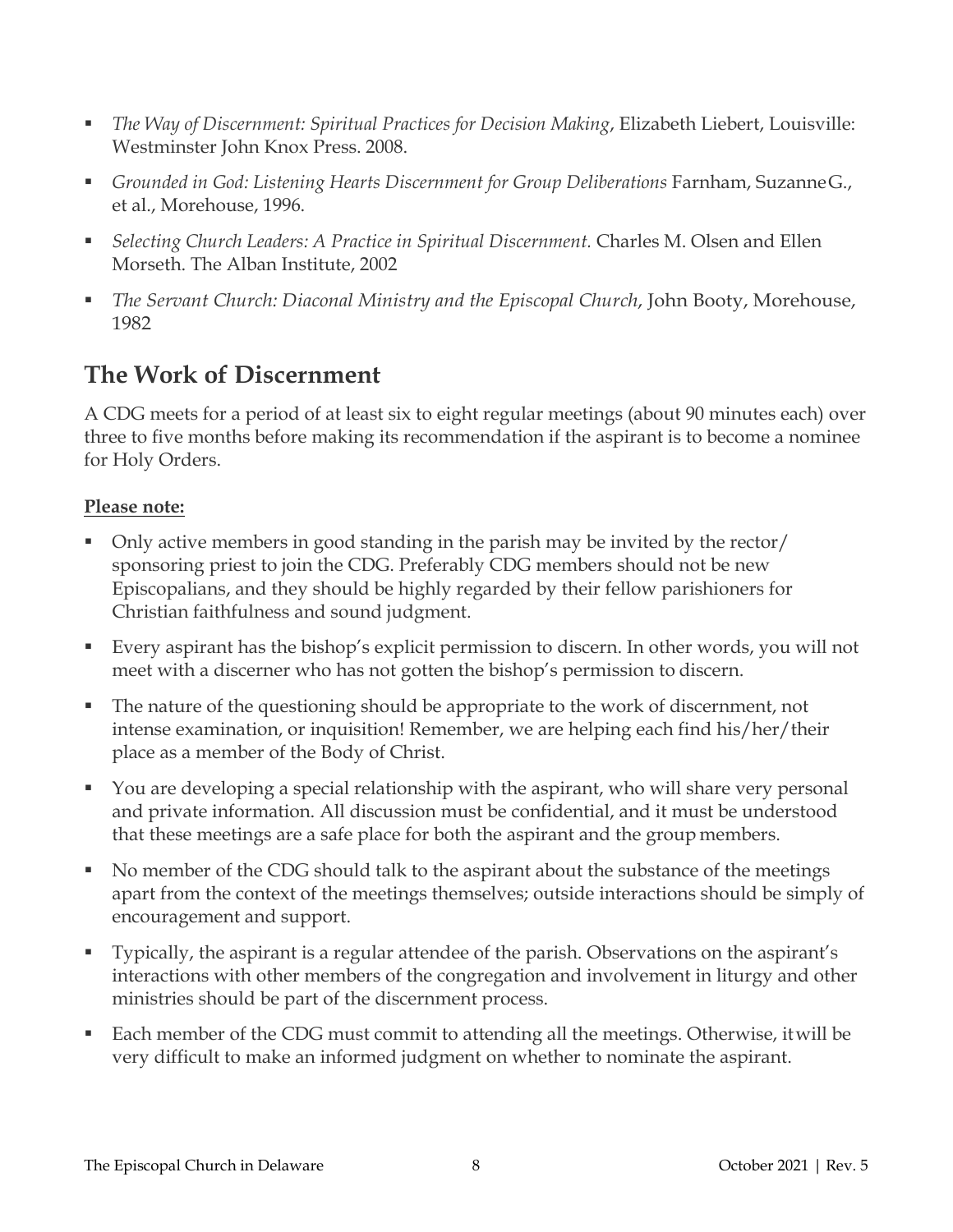The rector/sponsoring priest [priest-in-charge, vicar, or sponsoring priest is also applicable] is encouraged to attend the first two sessions for the sake of introduction, and perhaps lead off the initial meeting with some thoughts on Christian discernment, and at the second meeting serve to facilitate introductions and hear the aspirant's story. After these introductory sessions, the rector/sponsoring priest should absent him/her/themself for the remainder of the meetings.

#### **Procedural items:**

- Keeping in mind the spiritual nature of discernment, each meeting should begin in prayer. Useful prayers include the collects (prayers) provided "For the Ministry (Ember Days)" (p 205-206/256-257 in the BCP); other useful prayers are those for Proper 8 (p 178/230), Proper 10 (p 179/231), Proper 19 (p 182/233), or the Prayers for Guidance (p 832).
- Each member of the CDG should have a copy of this guide and all other necessary materials from the very beginning of the process.
- The CDG should select a chair for the group.
- Each member of the CDG is encouraged to take notes, and a secretary should be appointed to keep a record of all meetings. All notes and records should be kept and available for the rector/sponsoring priest and vestry, and then be destroyed when they are no longer needed. These notes are useful even if an aspirant is not nominated.
- At the end of each session with the aspirant, the CDG dismisses the aspirant and privately comes to a mutual understanding of how the session went, what was learned, and what questions or concerns they will carry over for later sessions.
- Before adjourning, the group needs to look ahead to the next meeting and agree upon the necessary preparation. It will be necessary to do some reading, research, and contemplation on each topic before each meeting.

### **Initial Organizational Meeting (CDG without Aspirant)**

In this meeting, the CDG discusses the fundamental materials laid out above and reviews the process for the following sessions, outlined below. The group should discuss the nature and gravity of the work of discernment, and the CDG's role in the overall process. The group commits to pray for the aspirant and the discernment of the group. The group is encouraged to take notes during all sessions. Several questions have been provided to spur your thoughts; they are not intended to be exhaustive and are not even necessarily suitable questions for you to ask the aspirant. The rector/sponsoring priest may wish to give guidance and counsel re: the work of Christian discernment and what to expect in the following meetings.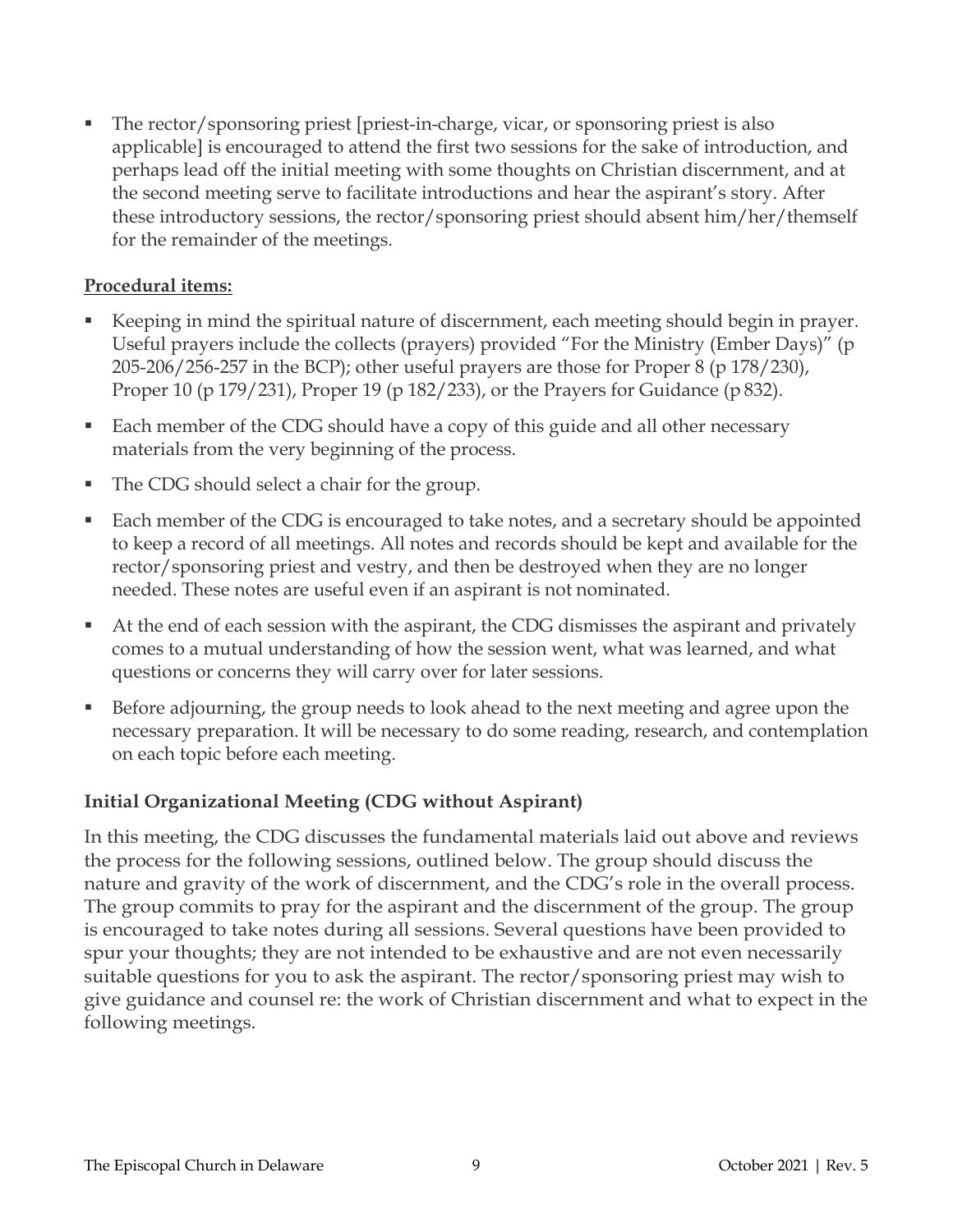#### **Meetings with Aspirant**

There should then be a minimum of six meetings (see earlier 6-8 meetings each about 90 minutes in length) with the aspirant, each session falling under one of the three categories: *The Aspirant as a Christian*, *The Aspirant as Potential Deacon/Priest*, and *The Aspirant's Health*. We strongly urge you to discuss each item in the order listed below. Each numbered item approximately represents a distinct meeting, though in some cases it may work to discuss two or three items in one session. Some items may require more than one session. The goal is for the group to believe they have heard the aspirant adequately on each. Each topic informs the final decision of whether to nominate the aspirant. Questions are not limited to those listed herein.

### *Aspirant as a Christian*

#### **1. The Aspirant's Story**

In this initial meeting, the CDG should begin with the individual members introducing themselves. The goal is to set the aspirant at ease and to feel a sense of familiarity and support.

**Please note**: the aspirant should provide the CDG with a brief autobiography and a resume before the meeting.

Be sure to express:

- a) the goal of the CDG (i.e., to help the aspirant find his/her/their/they place in the body of Christ and an appropriate ministry), resulting in a recommendation for or against the nomination to discern a vocation to Holy Orders
- b) the nature of the meetings, i.e., supportive and encouraging, yet necessarily probing and testing
- c) the confidentiality of all discussions.

Get to know the aspirant. Focus especially on his/her/their/they faith, though not exclusively. Get her/him/them talking, draw her/him /they out, etc. It is especially appropriate at this meeting to ask the aspirant to explain the Gospel in one or two sentences.

#### *Questions for your notes:*

- Did she/he/they have a supportive and healthy family background? Was she/he/they raised asa Christian?
- Did she/he/they come to faith early or late?
- Are there any past indiscretions that could taint or even compromise a future ministry?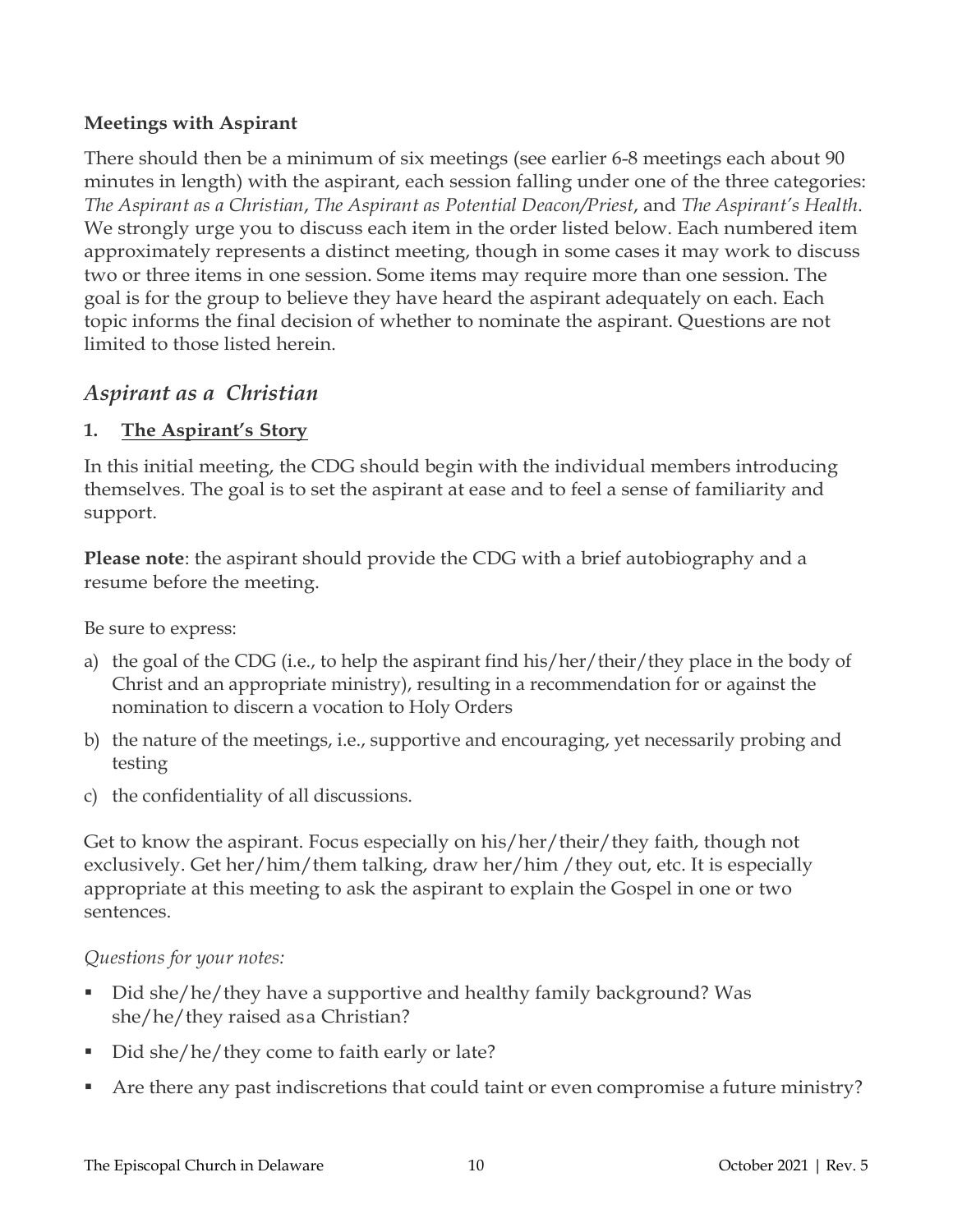- Is her/his/their current household a Christian one, or mixed? Does the spouse (if applicable) support this search for a vocation?
- What does the aspirant have to say about her/his/their sense of vocation? Do you geta sense that this is a result of the person's faith or the circumstances of her/his/their life?
- Do you get a sense that this person is called to ordained ministry, specifically?

### **2. The Vocation of All Christians**

In many ways, the emergence of a strong sense of call to Christian service is simply part of growing in Christian maturity. All Christians are called to service; all Christians are priests, reconciling the nations and all creation to God (Ex 19:5-6; 1 Peter 2:5). We Episcopalians have perhaps neglected this truth through a tendency to clericalism, which privileges the clergy as the real professionals, a more spiritual class of Christians. And while we hope our clergy are indeed exceptionally devout Christians, our Lord calls all to radical faith and powerful ministries.

The body of Christ needs well-formed Christians serving at every level of the church: within the parish, within the diocese, and among the communities in which we live. In this session, engage this issue directly. Get the aspirant talking in greater detail about his/her/their sense of vocation. The Body of Christ has many members, with diverse functions (1 Cor 12; Eph 4), and if the aspirant has a calling that does not involve Holy Orders, you could be instrumental in helping steer him/her into a very meaningful life of Christian service, distinct from ordained ministry but no less fulfilling and effective.

### *Questions for your notes:*

- Keeping in mind the previous meeting with the aspirant, do you have a sense of thenature of her/his sense of vocation? How specific is it?
- What are the aspirant's favorite words to express this sense of vocation? What does this word choice tell you?
- Listen carefully to the focus of the vocation. Does the aspirant talk about himself/herself/ themselves primarily, or about ways to serve others? Does he/she/they express a desire for personal fulfillment or the health and well-being of the Body of Christ? These two foci probably should not stand alone… if so, something could be amiss. Rather they should informand invigorate one another.
- Is there any mention of a desire to be obedient to our Lord, or does the vocation seem more self-generated, i.e., a 'logical step' or a 'good idea'?
- In what ways does the aspirant currently serve his/her/their parish? Do these ministries seem well-suited and satisfying? (If the aspirant isn't currently engaged in at least a volunteer ministry, take note!)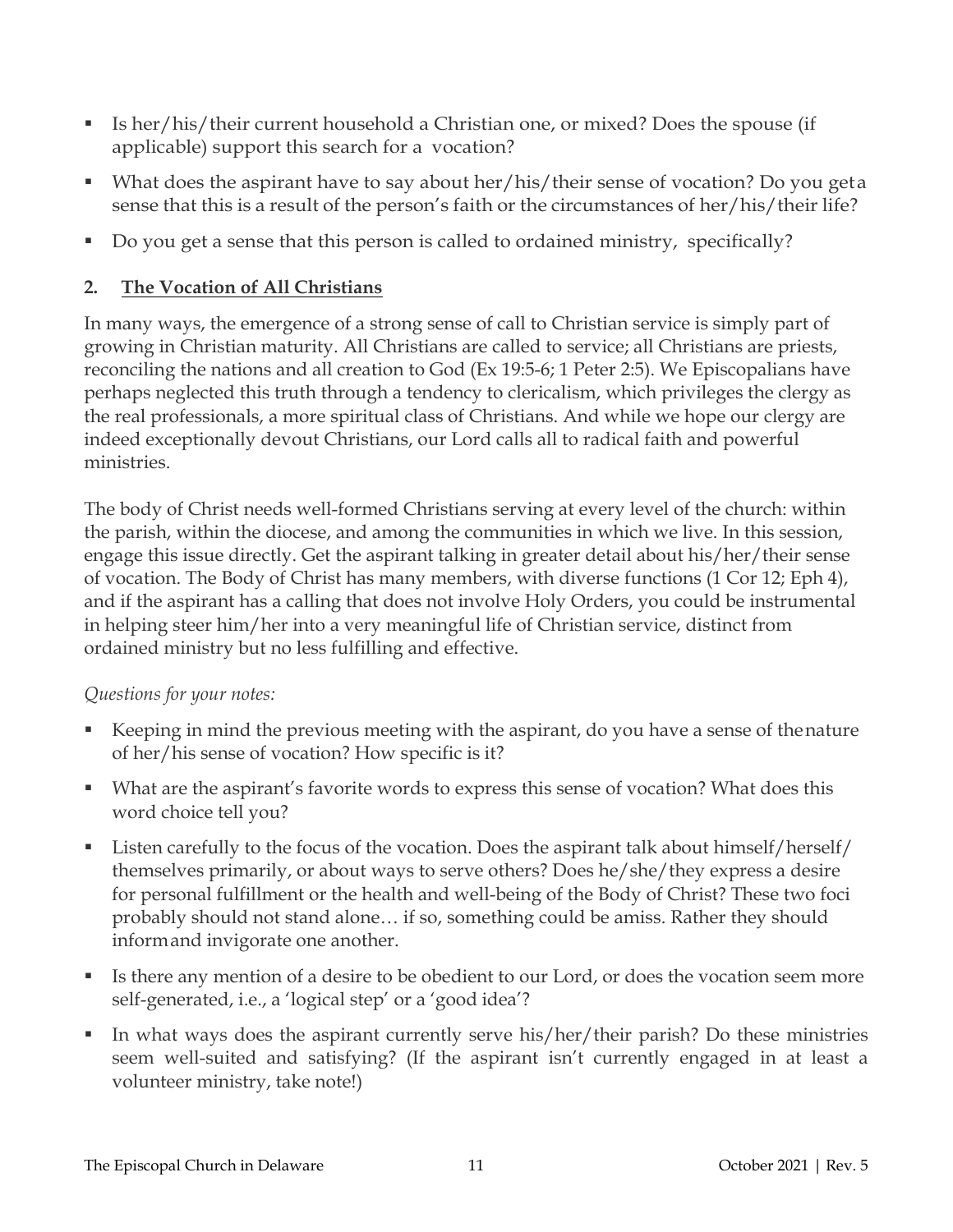- Get the aspirant to talk about a time when  $he/she/$  they shared faith with someone he/she/they suspected was not a Christian.
- The goal of the CDG is not to discern whether the aspirant has a ministry, but to discern whether that ministry is lay or ordained. There are many opportunities to minister as a Christian in the Episcopal Church in Delaware, and beyond. Be familiar with these: serving within the parish, community outreach and service, various diocesan groups, and commissions, lay catechist, and evangelist, etc. Think of these and other options as possible outlets for this sense of vocation. Could the aspirant's vocation be to one of these valuable Christian ministries? The burden of proof rests with him/her.

### *The Aspirant as Potential Deacon/Priest*

Select one of the following versions of session 3, according to which order the aspirant is discerning.

### **3a. The Vocation of the Priest**

This session is, as its title indicates, a discussion on priestly ministry specifically. Our ability to discern a priestly vocation will be severely limited by an inadequate understanding of what it is we're trying to discern! If the aspirant does indeed maintain that he/she/they is called to the priesthood, then try to draw out and better understand what informs that sense of vocation. This is not the time for pointed questions or sharp admonitions, but gentle prodding and even a loving challenge or two can certainly be appropriate at this stage.

### *Questions for your notes:*

- Simply put, does the aspirant talk about his/her/their sense of vocation in terms of Word and Sacrament? Is he/she/they a steward of the Mysteries? Is he/she/they salt?
- Is he/she/they able to articulate the Gospel coherently, and does he/she/they have a visionfor how that ought to manifest itself in parish life?
- Does he/she/they look forward to all the aspects of priestly work, such as preaching, teaching, liturgy, pastoral care, and parish leadership? Are there any areas ofministry for which he/she/they seems to be especially reluctant? It is important to be especially aware of his/her/their disposition to the altar and pulpit.
- Would you like this person to become your parish priest? Why or why not?

### **3b. The Vocation of the Deacon**

This session is to be on the nature of the diaconate. If the aspirant does indeed maintain that he/she/they is called to the diaconate, then try to draw out and better understand what informs that sense of vocation. This is not the time for pointed questions or sharp admonitions,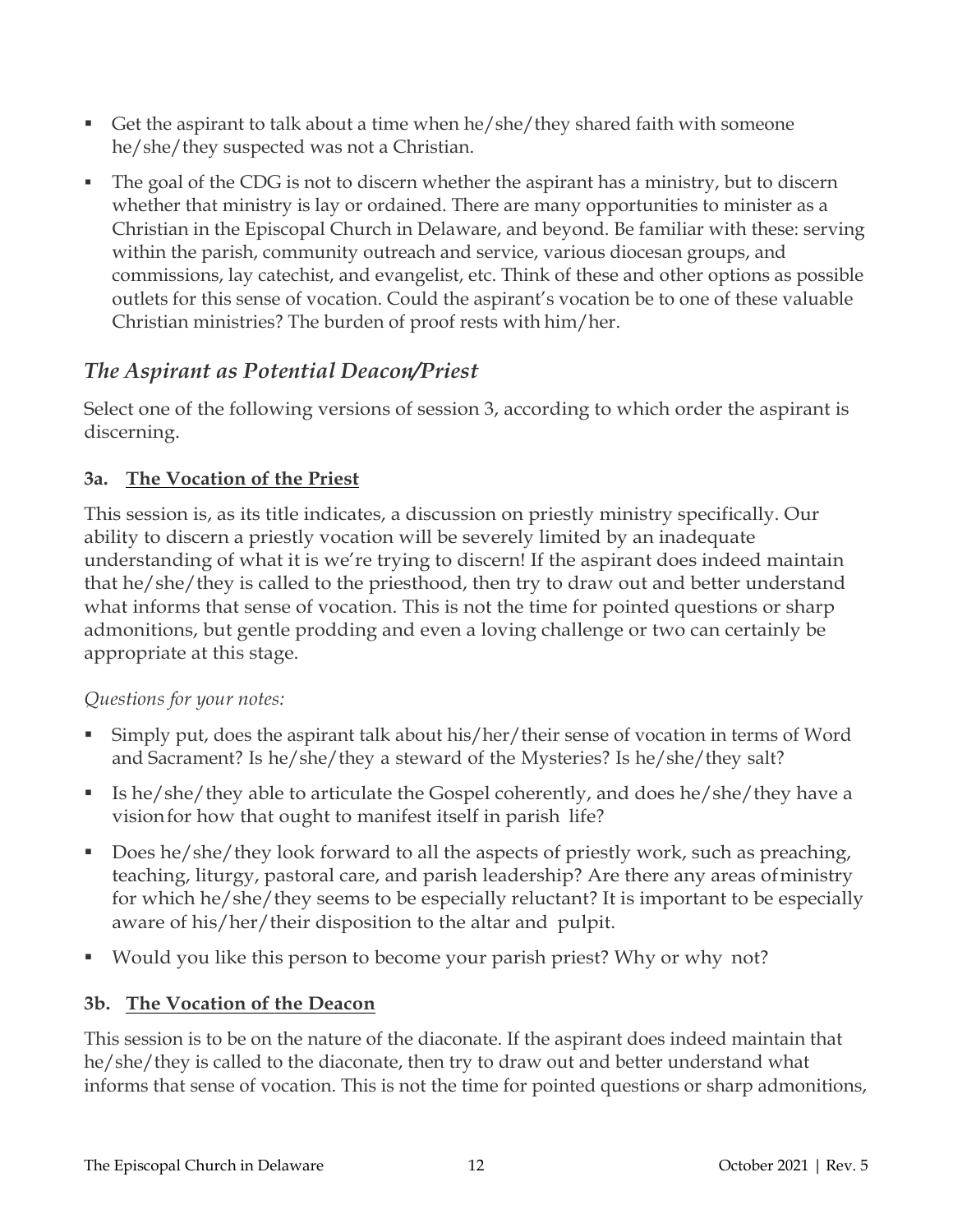but gentle prodding and even a loving challenge or two can certainly be appropriate at this stage.

### *Questions for your notes:*

- Does the aspirant talk about her/his/their sense of vocation in terms of service in the name of Christ? Is she/he/they dedicated to bringing the light of the Gospel and the presence of Christ to the darkest of places, or is the sense of vocation simply born of a desire to help people?
- Does the aspirant possess the potential to motivate others to serve? Does she/he/they possess the people skills required to organize and enable others?
- Is the aspirant able to articulate the Gospel effectively, and is she/he/they able to make the connection between Gospel and servanthood?
- Would you like this person to become your parish deacon? Why or why not?

### **4. The Gifts Required for Church Leadership**

Expectations of what makes for a successful ministry have changed over the years. It was once thought the minister was to be a helping professional, then the emphasis changedto the servant, or wounded healer. Most now describe the successful minister as a leader. There is something to all of these, of course, but the leadership paradigm lends itself well to many aspects of parish ministry in today's Western world. Keeping in mind our Gospel mandate which never changes, engage the aspirant in a conversation about past leadership experiences, and perhaps gauge the response to imagined scenarios, keeping the following qualities in mind:

### *A. Vision*

The leader needs to be able to articulate a vision for the institution and be able to convey that vision to others in a way that captures their imagination and motivates them to work towards achieving it. Such a vision puts first things first and rises above immediate challenges, reminding folks of the big picture and why they came to the organization in the first place.

### *Questions for your notes:*

 The aspirant need not yet possess this vision in its entirety but does indeed need to be the sort of person who is capable of both 1) seeing the big picture, and 2) motivating others to share this vision. Does this describe our aspirant?

### *B. A Commitment to Change*

While the Gospel never changes, the Christian leader knows that proclaiming our timeless faith in a constantly changing world requires the ability to assess the landscape as it shifts and find the most effective means of proclaiming the Gospel in a particular place at a particular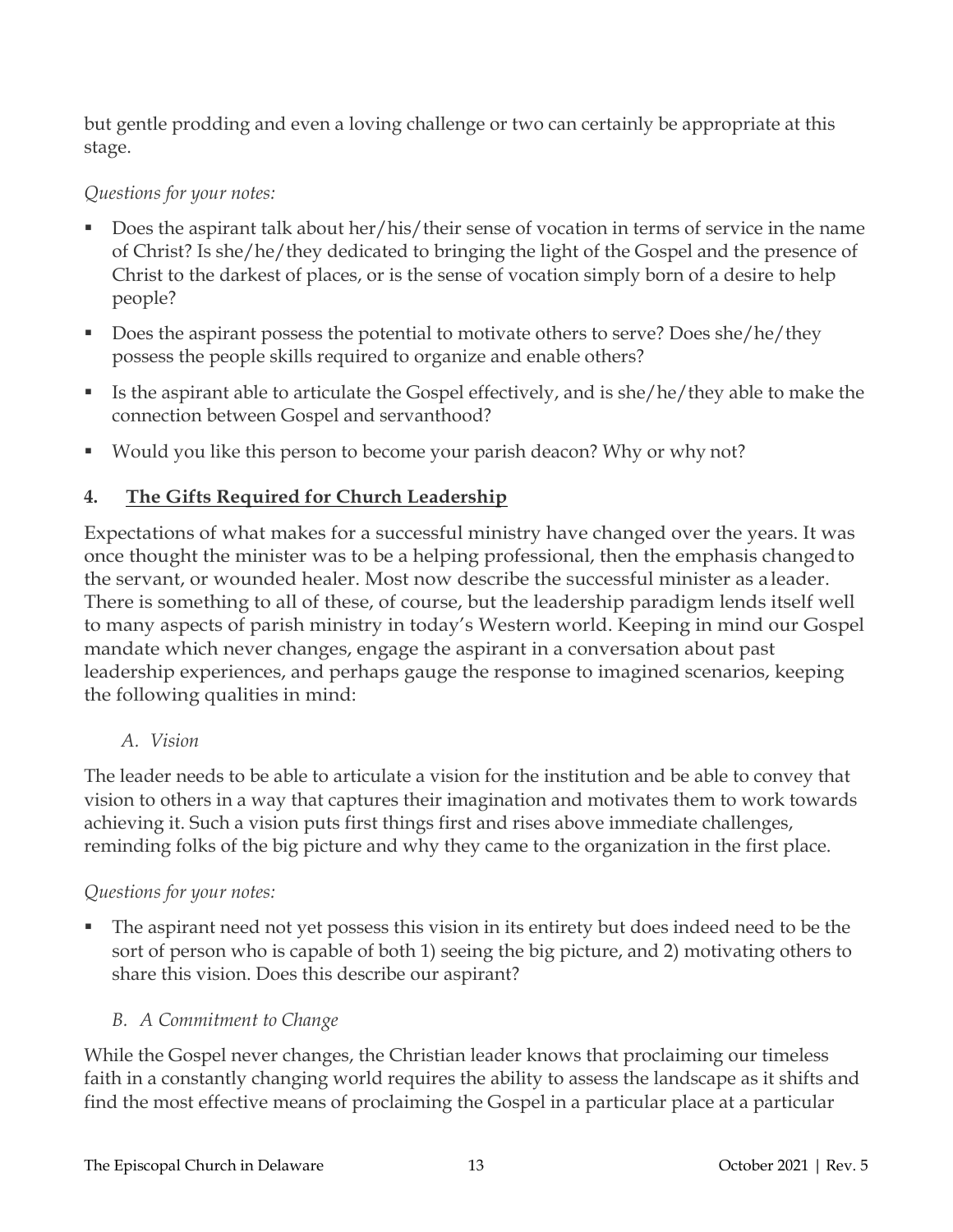time. And what's more, the leader needs to possess the skills to bring the parish along with him in this creative adaptation.

#### *Questions for your notes:*

- Does our aspirant seem to be perceptive of trends and movements in our culture?
- Is he/she/they able to connect facets of the Gospel with the felt needs of society?
- Is he/she/they committed to results, and an attitude to do what it takes to bring the Gospel to all?
- Does he/she/they seem able to equip and bring others along with him/her in this pursuit?

### *C. Ability to Provide a Supportive and Nurturing Environment*

Fostering a supportive and nurturing environment within the parish enables the leader to ask for the creative flexibility outlined above. The supportive leader looks out for the well-being of the flock, especially leaders within the parish; likewise, he/she/they happily delegates ministry responsibility to those who are ready to serve and gives them space to flourish and grow in their Christian service.

### *Questions for your notes:*

- Does our aspirant possess the strength and security needed to encourage others to thrive?
- Is he/she/they patient and supportive?
- Is he/she/they able to be focused on the mission at hand, more mindful of seeing the parish holistically realize its potential rather than concerned with her/his success?

### *The Aspirant's Health*

### **5. Habits of Personal Prayer**

The entire Christian life, when lived well, is oriented to God, and thus characterized by constant prayer (1 Thess 5:16-18).

### *Questions for your notes:*

- Do you get a sense the aspirant possesses this orientation? Is he/she/they comfortable talking about his/her/their private prayer life?
- What is her/his private rule of prayer?
- Does he/she/they pray the Daily Office regularly? Does he/she/they read Scripture devotionally? Listen closely both to what he/she/they says and doesn't say.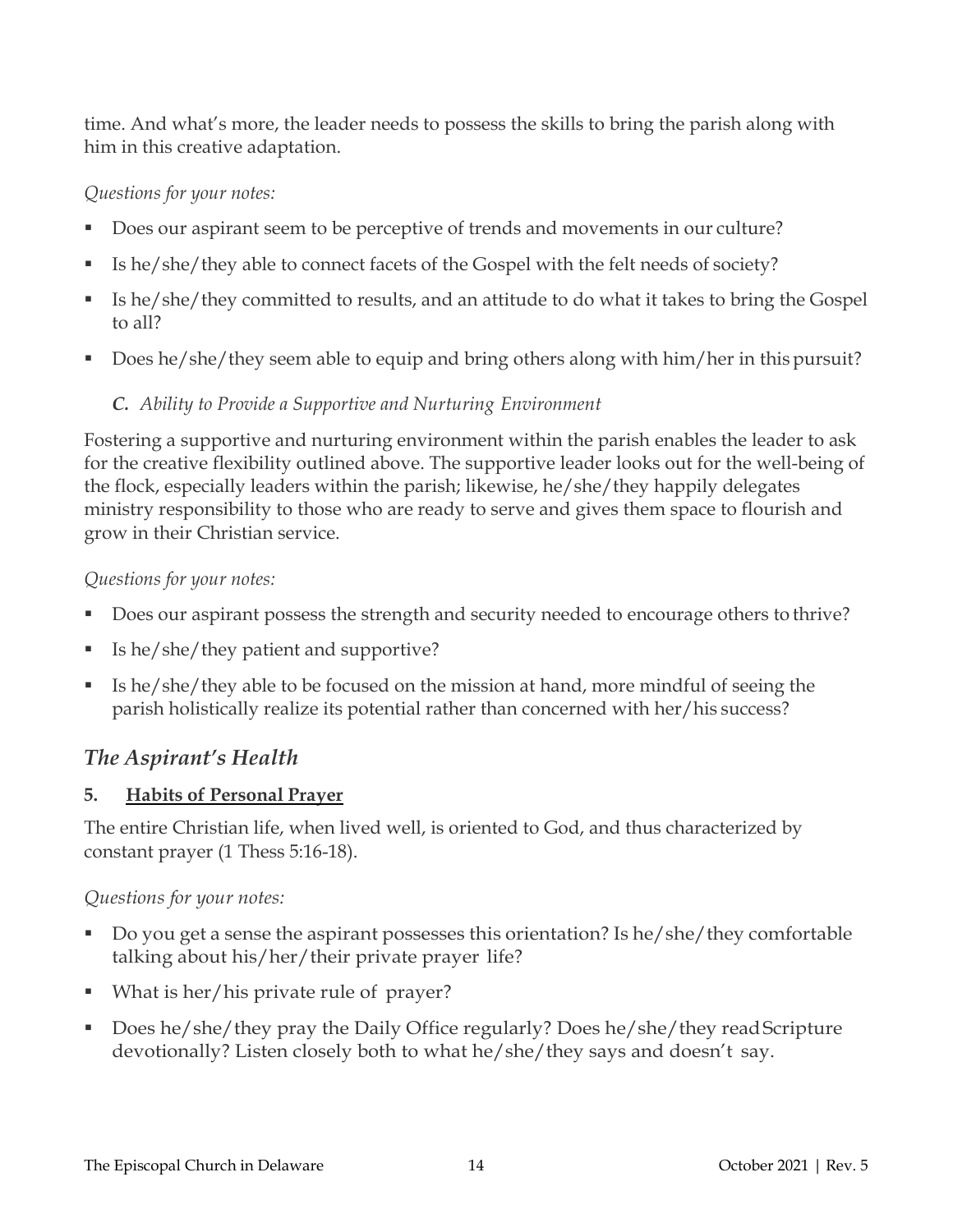### **6. Habits of Corporate Prayer**

Church attendance is an important gauge of active faith and Christian maturity (Heb 10:23-25).

*Questions for your notes:*

- What is the aspirant's record of church attendance?
- Does she/he attend any services during the week, or is it exclusive to Sundays?
- Related topic: does the aspirant support his/her/their parish through faithfulfinancial giving?

### **7. Family Life and Emotional Health**

The aspirant's spouse (if applicable) or significant person of choice should be present for at least a portion of this meeting.

*Questions for your notes:*

- Does her/his/their home life reflect the order and love you'd expect to see in a healthy parish?
- Do the members of her/his/their family speak well of him/her? Again, are they supportive of his/her/their growing sense of vocation?
- Is there anything you find troubling or unsettling about the aspirant? Does she/he/they put you at ease, or perhaps on edge? Do you sense any instability or fragility in her/his/their temperament?
- Confidence and pride are quite different. How would you characterize the aspirant in this regard?
- Again, does she/he/they inspire your confidence and trust? Is she/he/they someone you could see yourself following?
- A more practical question: what is the aspirant's financial debt load?

# **Wrapping Up**

### **8. Concluding Session with Aspirant**

If the group feels a need/desire to tie up any loose ends, it might very well be useful to meet with the aspirant one last time reflecting on the process, ask any unanswered questions, or follow up on an unsatisfying response from a previous meeting. If the group has decided ahead of time to recommend the aspirant to the vestry, this might be an appropriate time to share the news.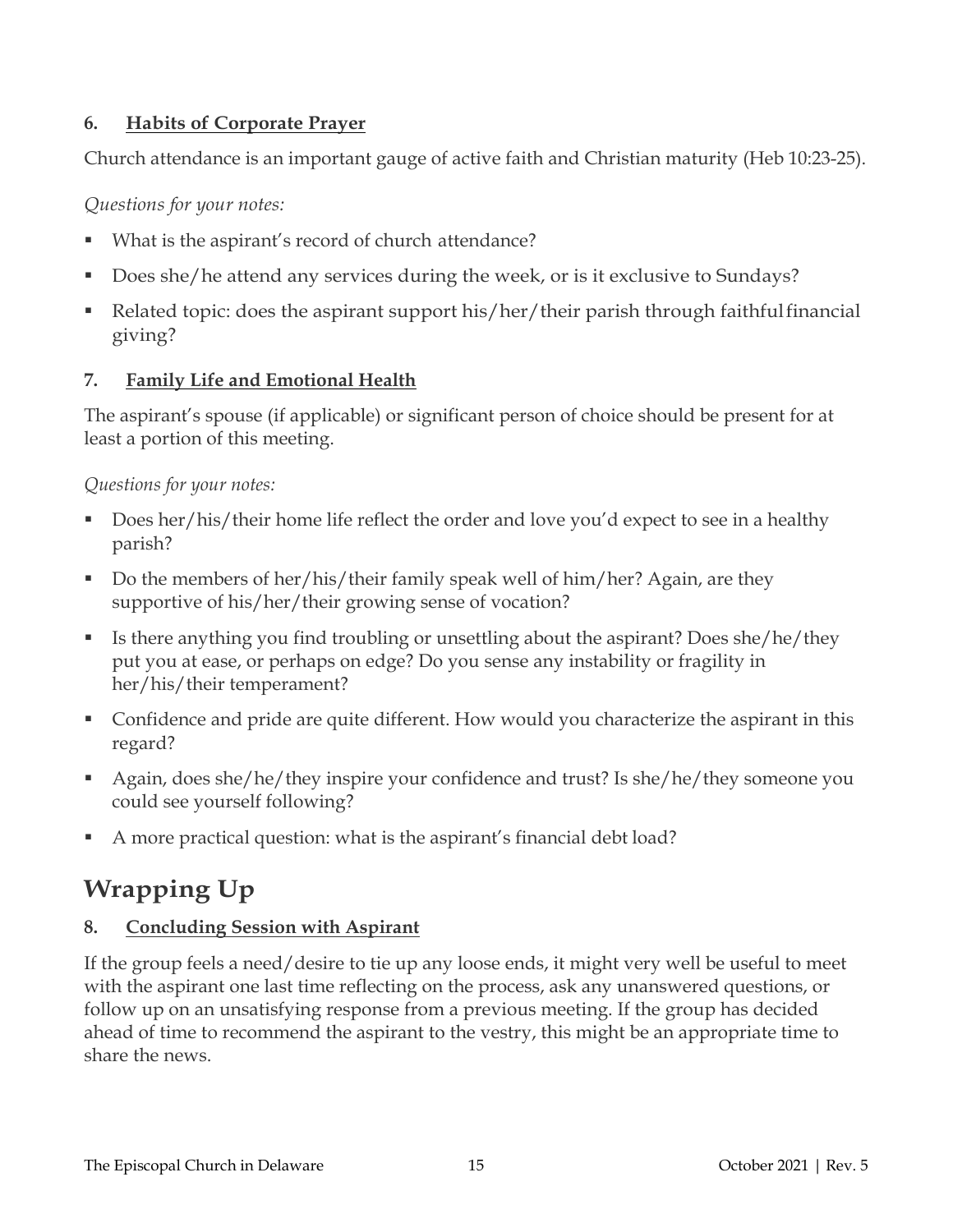### **Final Meeting: Preparing the Recommendation (Without Aspirant)**

In this concluding session without the aspirant, the group comes to a consensus on the aspirant's vocation, writing a recommendation to the rector/sponsoring priest and vestry of the parish on whether to nominate the aspirant.

**If you are unable to recommend the aspirant for Holy Orders**, please draw up a report of your reflections and concerns, and give these, along with the result, to your rector/sponsoring priest. We strongly advise that your parish priest share the results with the aspirant in person, ideally with the chair of the CDG present. Effort should be made to affirm the aspirant and encourage him/her to explore ways to discern and deepen his/her/their lay ministry.

**If you do recommend the aspirant** be allowed to go further in the discernment process, the group should draw up a report of its findings, including any notable concerns, and share these with the vestry. The rector/sponsoring priest and chair of the CDG, if not the rector/ sponsoring priest with the entire CDG present, should share the news with the aspirant, along with much encouragement and well-wishes.

# **The Role of the Vestry**

The final step in the congregation's work of discernment is taken by the vestry.

As the elected representative body of the congregation, the vestry has canonical responsibility for discernment and nomination for ordination.

In deciding whether to nominate the inquirer (thus becoming a nominee), the vestry will consider:

- the discernment group report addressing the questions listed in *Form A and related itemsof note*
- a written recommendation from the rector/sponsoring priest/sponsoring priest to nominate the inquirer (separate from *Form C*)
- the inquirer's autobiography and ministry statements
- interviews with the inquirer, with representatives of the discernment group, or with both together

After careful consideration of the above, the vestry makes one or the other of these determinations:

to nominate the inquirer for admission for Holy Orders.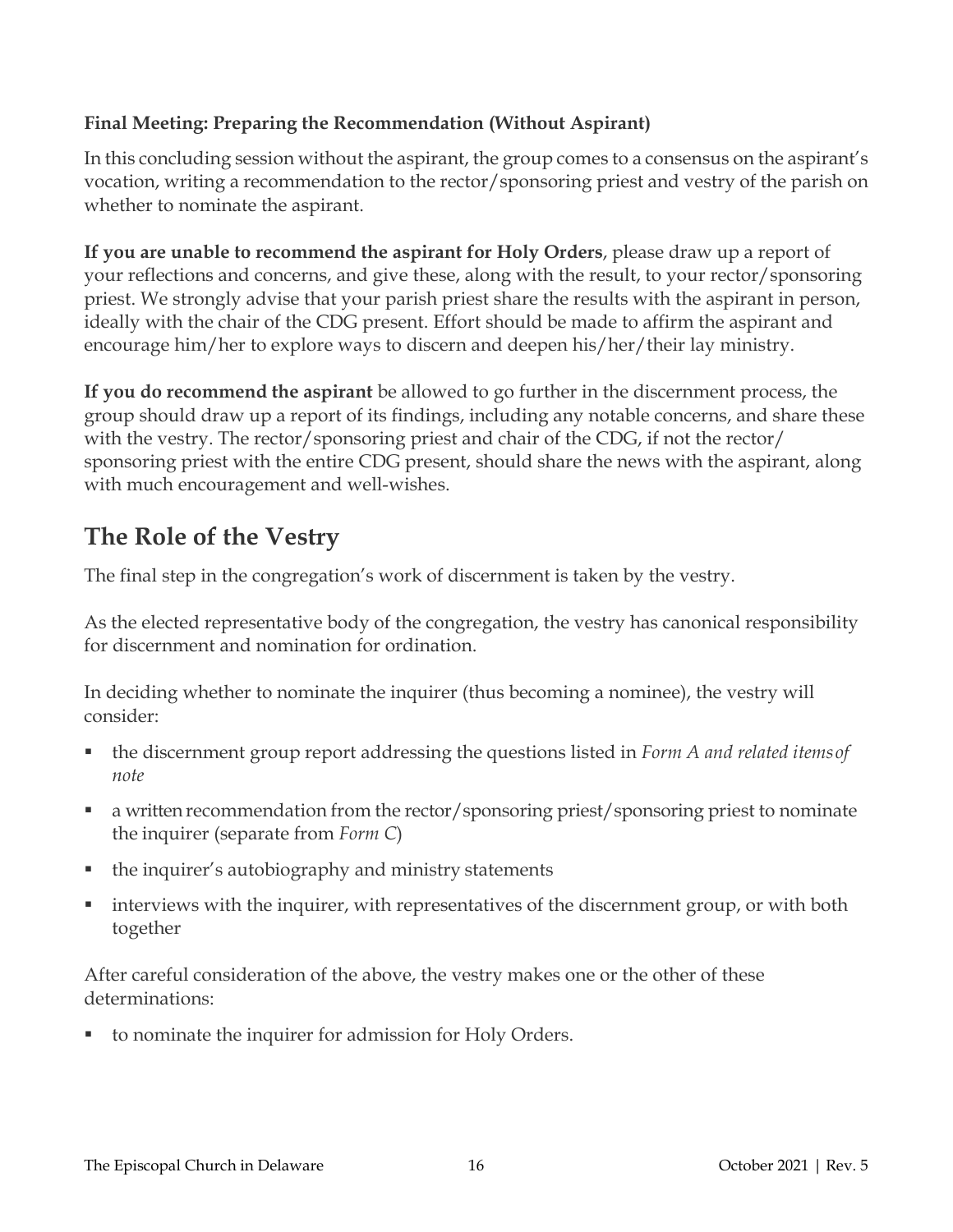not to recommend the inquirer at present. In this case, the application process goes no further, and the chair of the discernment group notifies the liaison accordingly. The inquirer may, however, later, in new circumstances, ask that discernment beginagain.

A Vestry nomination also includes:

- a pledge to contribute financially to the applicant's preparation, as required by Canon III.8.2.
- a commitment to remain involved in the inquirer's formation for ordained ministry, as appropriate.

Upon the vestry's acceptance of the recommendation, you are now able to nominate the aspirant, and the following steps should be taken:

- 1. The chair of the CDG writes a letter to accompany the completed FORM A
- 2. Report of the CDG from the sponsoring parish is submitted with Vestry action
- 3. The vestry completes FORM B (Nomination of an aspirant by the sponsoring congregation's vestry and Statement of Financial Commitment)
- 4. The parish rector/sponsoring priest completes FORM C (Rector/sponsoring priest's Recommendation of Nominee)
- 5. The aspirant completes FORM D (Letter of Acceptance of Nomination)

*See Forms Document on The Episcopal Church in Delaware website.*

We are grateful for the time, care, and effort you have invested in this ministry. The responsibility is weighty but of vital importance to the well-being and future of the Episcopal Church in Delaware and the church.

#### **A document adapted and edited with the permission of the Episcopal Diocese of Dallas TX.**

Completed original forms should be submitted to: The Episcopal Church in Delaware Attention: Executive Assistant to the Bishop 913 Wilson Road Wilmington DE 19803-4012 (302) 256.0374 | [www.delaware.church](http://www.delaware.church/) Copies scanned/sent/emailed to Chair, Commission on Ministry[, com@delaware.church](mailto:com@delaware.church)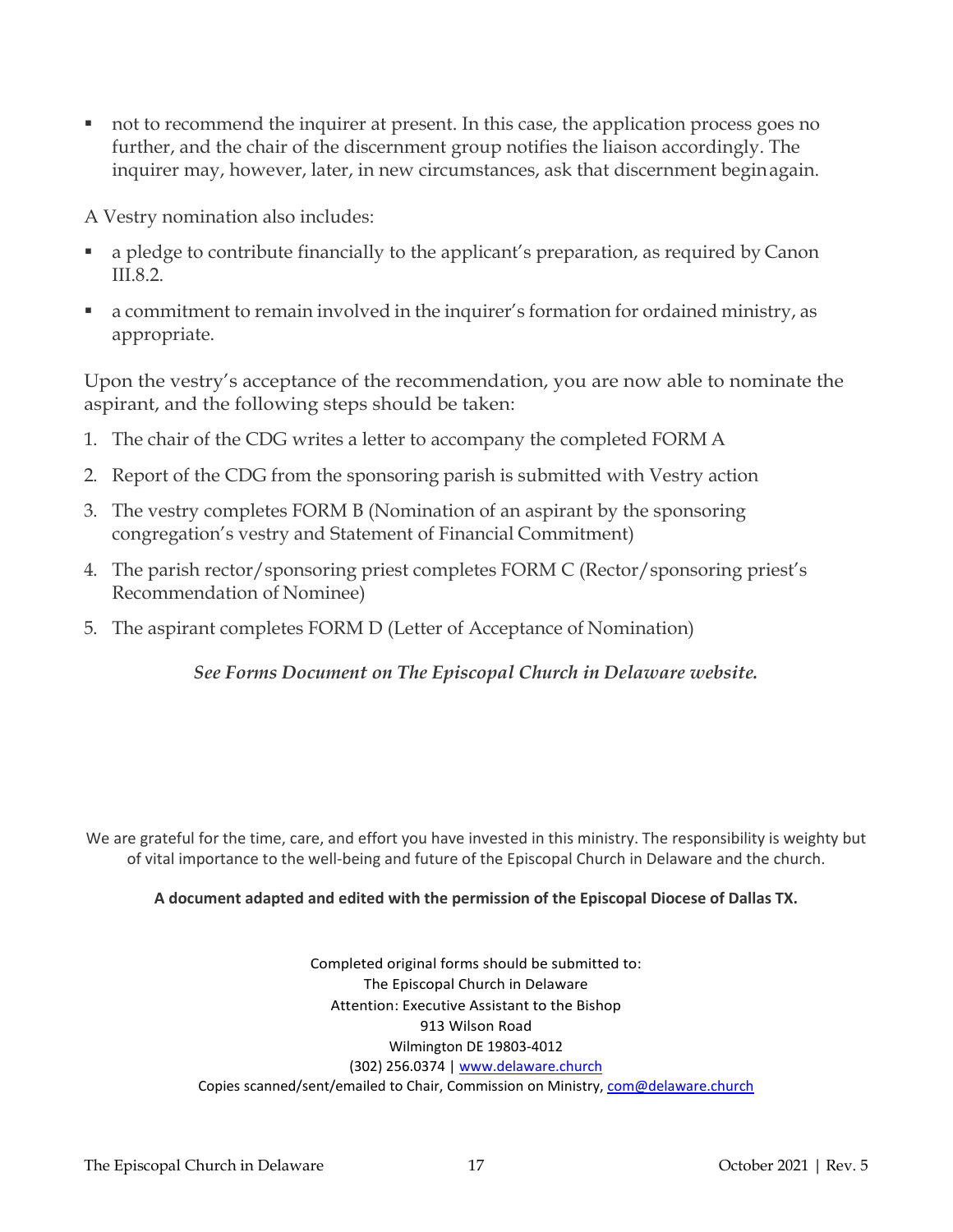# **Overview of the Discernment Process**

**This overview is not a substitute for careful reading of the Roadmaps on the diocesan website.**

# **The Roadmap to Holy Orders**

The road to ordination begins and ends with the bishop. Along the way, however, many others are involved in the work of discernment, including your parish priest, and other faithful Christians in your parish, as well as at the diocesan level. This work involves five distinct steps: aspirancy, nomination, postulancy, candidacy, and ordination. This process typically takes three years from nomination to ordination.**\***

Important Notices:

- Before embarking on discernment, familiarize yourself with the relevant portions of the most current Constitution and Canons of the Episcopal Church (III.5-9), as well as the ordinal in the Book of Common Prayer.
- Anyone wishing to pursue ordination in the Episcopal Church in Delaware is required to agree with and abide by the historic faith and practice of the Anglican/Episcopal tradition as found in the Book of Common Prayer (1979), as well as other approved liturgies and Canons which articulate our faith, and conform to the doctrine, discipline, and worship of the Episcopal Church.
- Please note, you may begin the discernment process before reaching the minimum age for ordination, but you must be 24 years of age before the date of your ordination to the diaconate.

The following portion of this document is a summary of the discernment process from beginning to end. Where rector/sponsoring priest is written, presume that priest-in-charge, vicar, or sponsoring priest is also applicable.

Use this document as a guide for the journey. Though it contains valuable information, please note that it is not exhaustive and may be changed at any time, and additional requirements may be added. Consult the Commission on Ministry (COM). All forms referenced in this document may be found on the diocesan website.

#### **APPENDIX I provides a timeline of accountability for steps in this process.**

\* Timing and formation requirements may be slightly different for those who have completed substantial amounts of seminary before beginning discernment. For those already ordained in another church who wish to become an Episcopal priest and/or deacon consult guiding documents available on the diocesan website.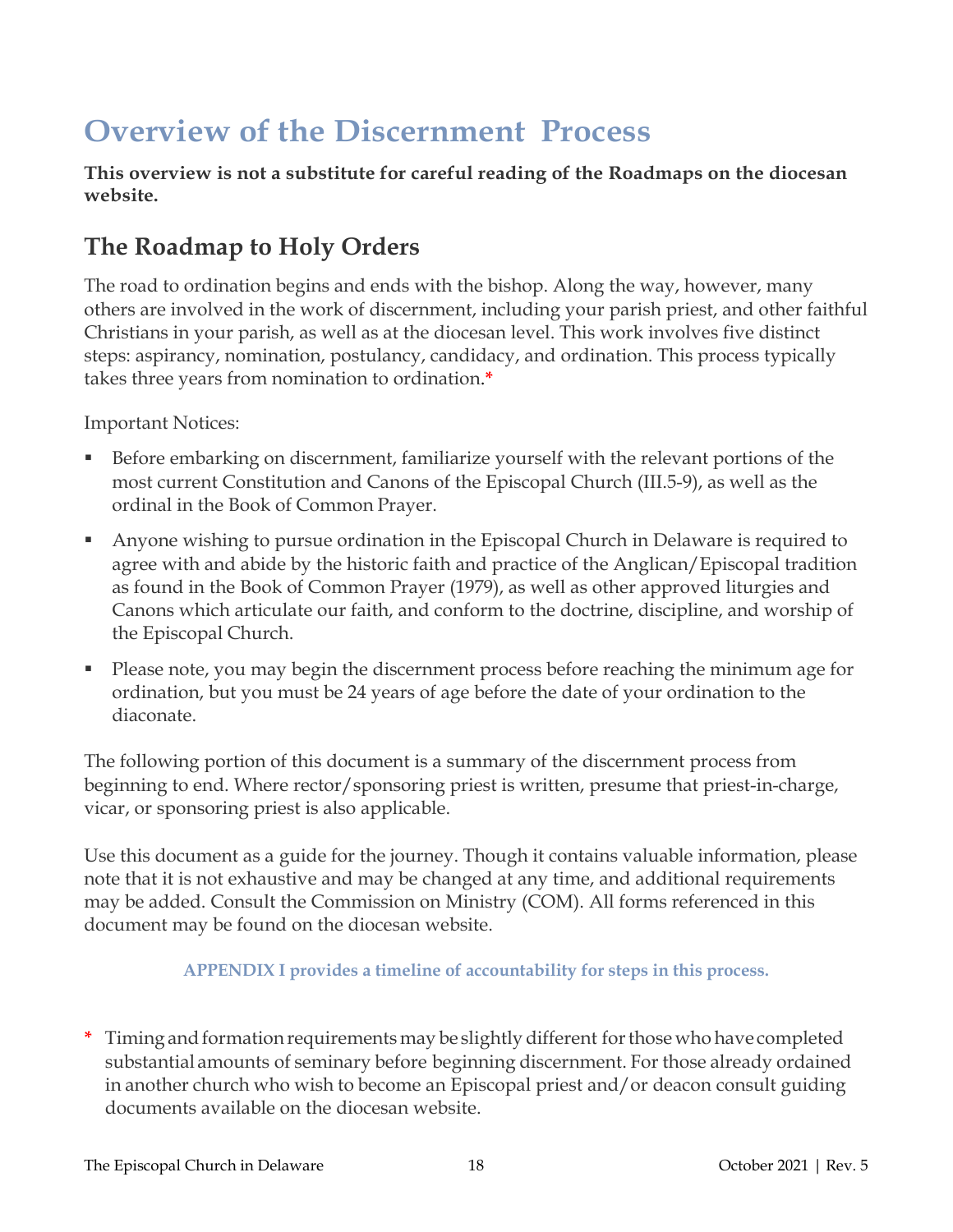# **Beginning the Journey**

# **Becoming an ASPIRANT for Holy Orders**

Discernment begins informally with those who know you best: your family and friends, your priest, and other members of your parish. When the time is right, you begin your first steps as an inquirer as follows:

- Have an intentional conversation with your rector/sponsoring priest about beginning formal discernment. Date:
- Attend a diocesan discernment retreat and Holy Orders orientation if you have not already (consult the website for dates). Attending the retreat is not a commitment to discern, but rather an opportunity for you and your spouse (if applicable) to explore the idea of beginning formal discernment. This retreat is required for all who wish to move forward in discernment. Date of Attendance:
- Your rector/sponsoring priest submits a supporting letter to the bishop describing the discerning conversations held with you. (no specific form) Date: \_\_\_\_\_\_\_\_\_\_\_\_\_\_\_
- Schedule a meeting with the bishop (after speaking with your priest) through the bishop's executive assistant to discuss your interest in beginning formal discernment. This first meeting is one-on-one, just you and the bishop. Be sure to introduce yourself to the canon to the ordinary if you haven't already. Date Scheduled: \_\_\_\_\_\_\_\_\_\_\_\_\_\_\_\_
- You become an aspirant if/when the bishop approves you to engage in formal discernment. Date:
- Notify**\*\*** both the COM [com@delaware.church] and your rector/sponsoring priest of the bishop's decision. Date:

# **The Road to Nomination**

Once you've been made an aspirant, discernment begins at the parish/congregation level/community of faith level. A discernment group will work with you to determine whether to nominate you to pursue Holy Orders at the diocesan level. Yourrelationship with this group is a vitally important part of the work of discernment, and you will need their support to continue formal discernment.

- Your rector/sponsoring priest, in consultation with a COM liaison, convenes a Congregational Discernment Group(CDG), or the bishop convenes a Community of Discernment Group. Date:
- **Provide a spiritual autobiography (no less or more than five pages) for the CDG before they** meet. Date submitted: \_\_\_\_\_\_\_\_\_\_\_\_\_\_\_\_
- **\*\*** Notify notification is acceptable by email.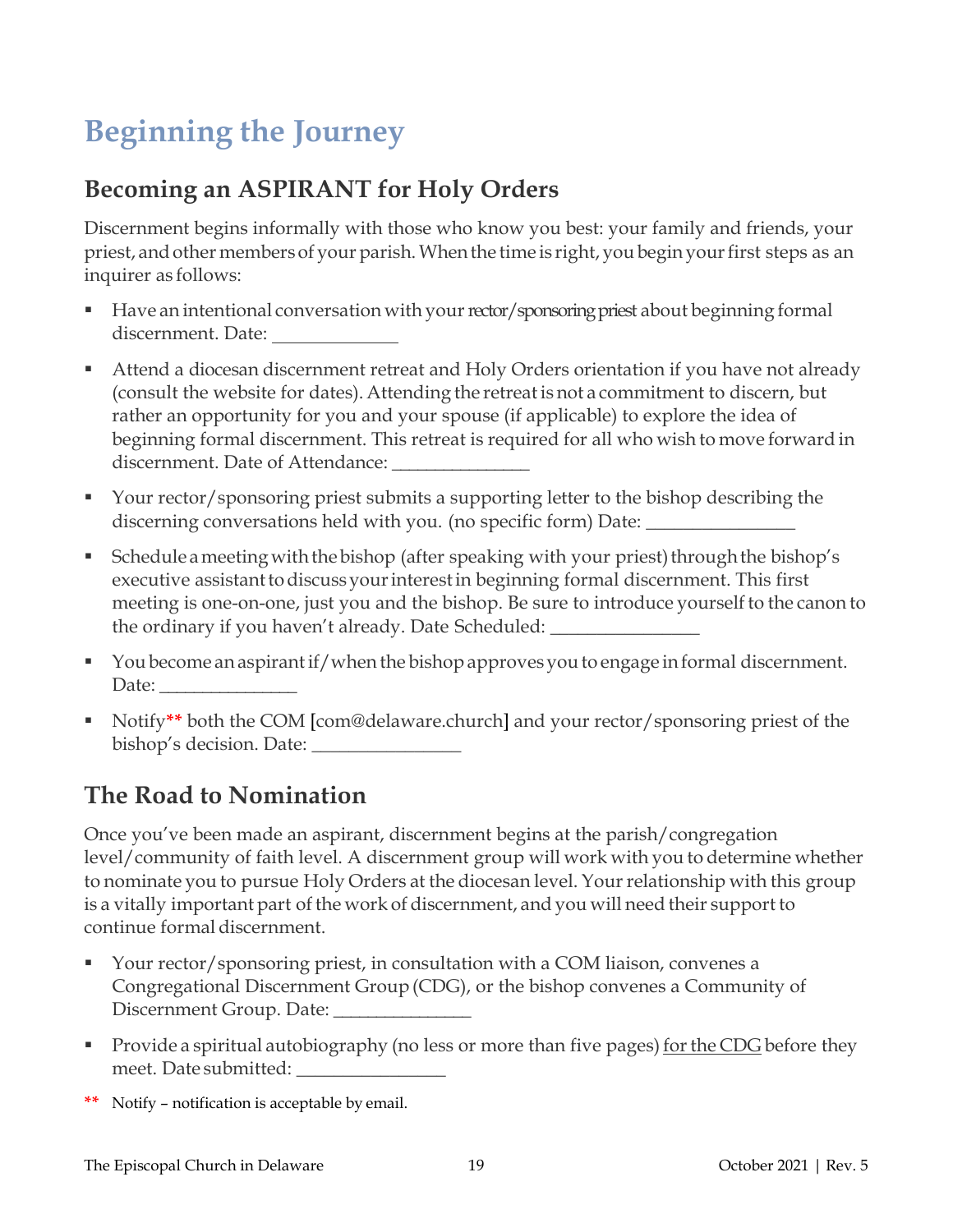- Meet with your Congregational or Community Discernment Group. A CDG meets for a period of at least six to eight regular meetings (about ninety minutes each) over three to five months before making its recommendation. Date Begun: \_\_\_\_\_\_\_\_\_\_\_\_\_\_\_\_ and the Date Completed: \_\_\_\_\_\_\_\_\_\_\_\_\_\_\_\_
- $\blacksquare$  When their interview process is complete, your CDG submits a report along with their final recommendation to the parish vestry (FORM A). Date:
- If they decide to nominate you, the vestry submits their nomination to the bishop through the Mission Support Office (FORM B); along with a copy of FORM A. Date:  $\frac{1}{2}$
- Your rector/sponsoring priest submits a recommendation (FORM C) [all original submissions are to be sent to the bishop's executive assistant and copies scanned and emailed to the Chair of the COM, [com@delaware.church](mailto:com@delaware.church) unless otherwise noted].**\*\*\*** Date:
- If you are nominated by your parish and supported by your rector/sponsoring priest, you write a letter to the bishop accepting their nomination (FORM D) and you become a nominee. Our church's canons require that your letter contains the following information:
	- 1. your full name and date of birth,
	- 2. length of time you've been resident in the diocese,
	- 3. evidence of your baptism and confirmation,
	- 4. whether or not you've previously been nominated or applied for postulancy in any other diocese,
	- 5. description of your discernment process thus farfrom your point of view, and
	- 6. indication of all degrees you've earned and certified areas of specialization, together with copies of official transcripts and/or certifications awarded. Date submitted:
- Send a digital headshot photo for your file. Date: \_\_\_\_\_\_\_\_\_\_\_\_\_\_\_\_\_\_\_\_\_\_\_\_\_\_\_\_\_\_

Once you become a nominee, discernment moves from the parish/congregation to the diocesan level, where you discern with and gain the support of the COM. The COM is made up of both clergy and lay members from across Delaware, and their role is 1) to discern for themselves and confirm your vocation sensed by the bishop and affirmed by your vestry, and

**\*\*\*** Submit – all original submissions are to be sent to the bishop's executive assistant and copies scanned and emailed to the Chair of the COM [\[com@delaware.church\]](about:blank) unless otherwise noted – please check carefully The Episcopal Church in Delaware 913 Wilson Road Wilmington DE 19803-4012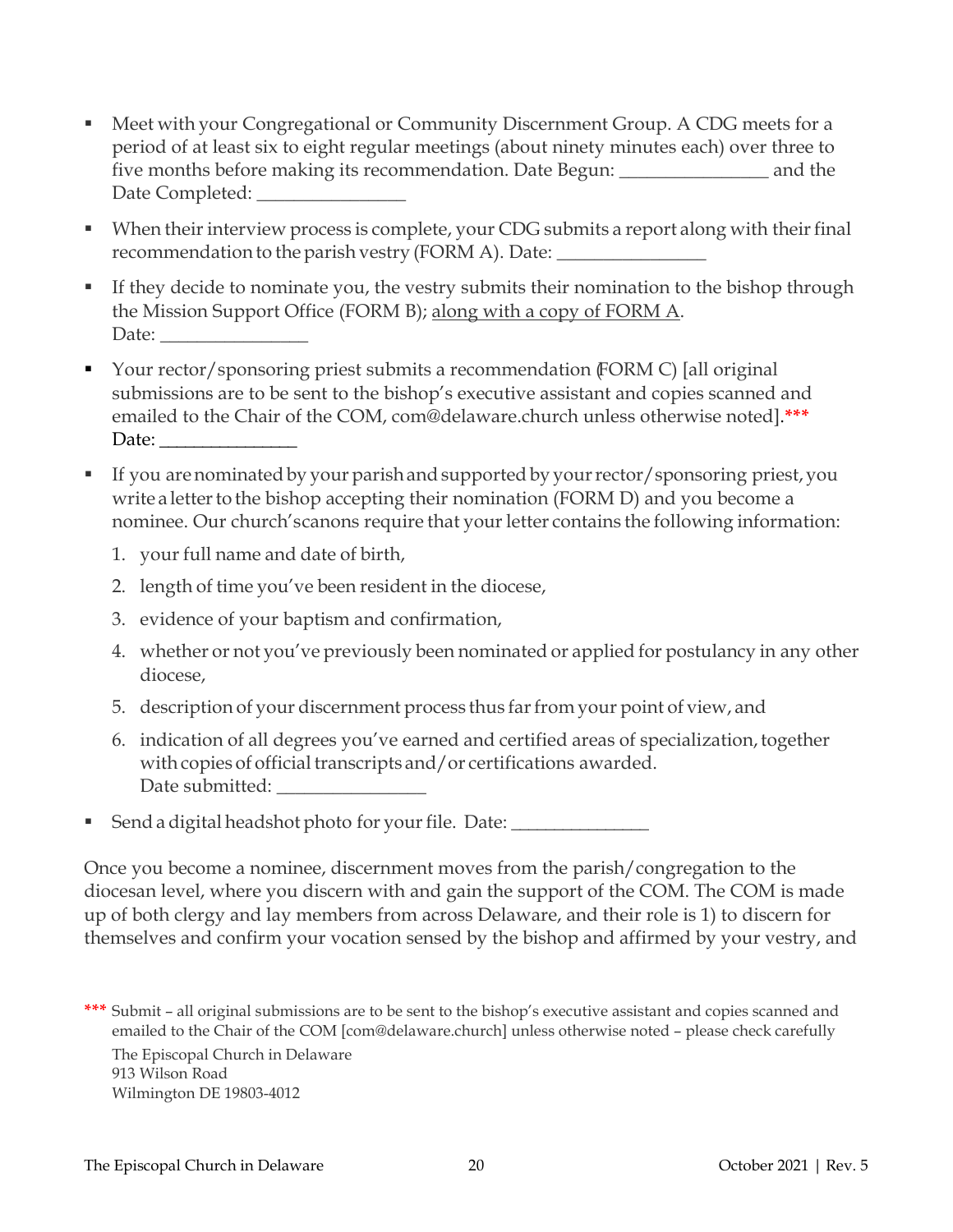2) to observe whether you are internalizing all that you are learning and experiencing in discernment and formation. Their role is to make a recommendation to the standing committee and bishop that you be approved for the various stages leading up to ordination and ultimately for ordination itself. While their function is to advise the bishop, your time in discernment with the COM is a vital part of the process and should be engaged accordingly. The first step in progressing towards ordination is, again, being granted postulancy.

# **The Road to Postulancy**

The road leading to postulancy is a time of more intense and focused discernment.

- Complete the Application (FORM E) which is extensive and requires several essays. Please allow considerable time to complete them prayerfully. Date:
- Complete Release of Information (FORM F). Date: \_\_\_\_\_\_\_\_\_\_\_\_\_\_\_\_\_\_\_\_\_\_\_\_\_\_\_\_\_\_
- Complete Release of Information to Applicant Only (FORM G). Date: \_\_\_\_\_\_\_\_\_\_\_\_
- Complete the Financial Statement (FORM H). Date: \_\_\_\_\_\_\_\_\_\_\_\_\_\_\_\_\_\_\_\_\_\_\_\_\_\_\_\_\_\_\_
- Complete the Nominee Agreement (FORM I). Date: \_\_\_\_\_\_\_\_\_\_\_\_\_\_\_\_\_\_\_\_\_\_\_\_\_\_\_\_\_\_\_\_\_
- Complete the Background Check (FORM J). The cost is borne by the diocese. Date:
- Mental Health Examination [Psychological] (scheduled through the Mission Support Office). The cost for this exam is borne by the diocese. Date: \_\_\_\_\_\_\_\_\_\_\_\_\_\_\_\_\_\_

Note: The COM receives a summary of the psychological evaluation.

 The chair of the COM will send you a request for an interview. Your rector/sponsoring priest and your spouse/partner (if applicable) may accompany you in this interview. Date Received: \_\_\_\_\_\_\_\_\_\_\_\_\_\_\_\_\_\_\_

### *Scheduled Date for Postulancy Interview with the COM:* \_\_\_\_\_\_\_\_\_\_\_\_\_\_\_\_

The bishop receives and reviews the results of the background check and psychological examinations and the COM's recommendation and makes a judgment on whether to grant you postulancy. If you are made a postulant, the bishop may invite you to discuss any developmental recommendations the COM may have given.

After your interview, if the COM recommends you for postulancy, you will be directed to complete the canonically required medical examination.

**Medical Examination (FORM M). To be scheduled with your own doctor. You are** responsible for the cost. Date: \_\_\_\_\_\_\_\_\_\_\_\_\_\_\_\_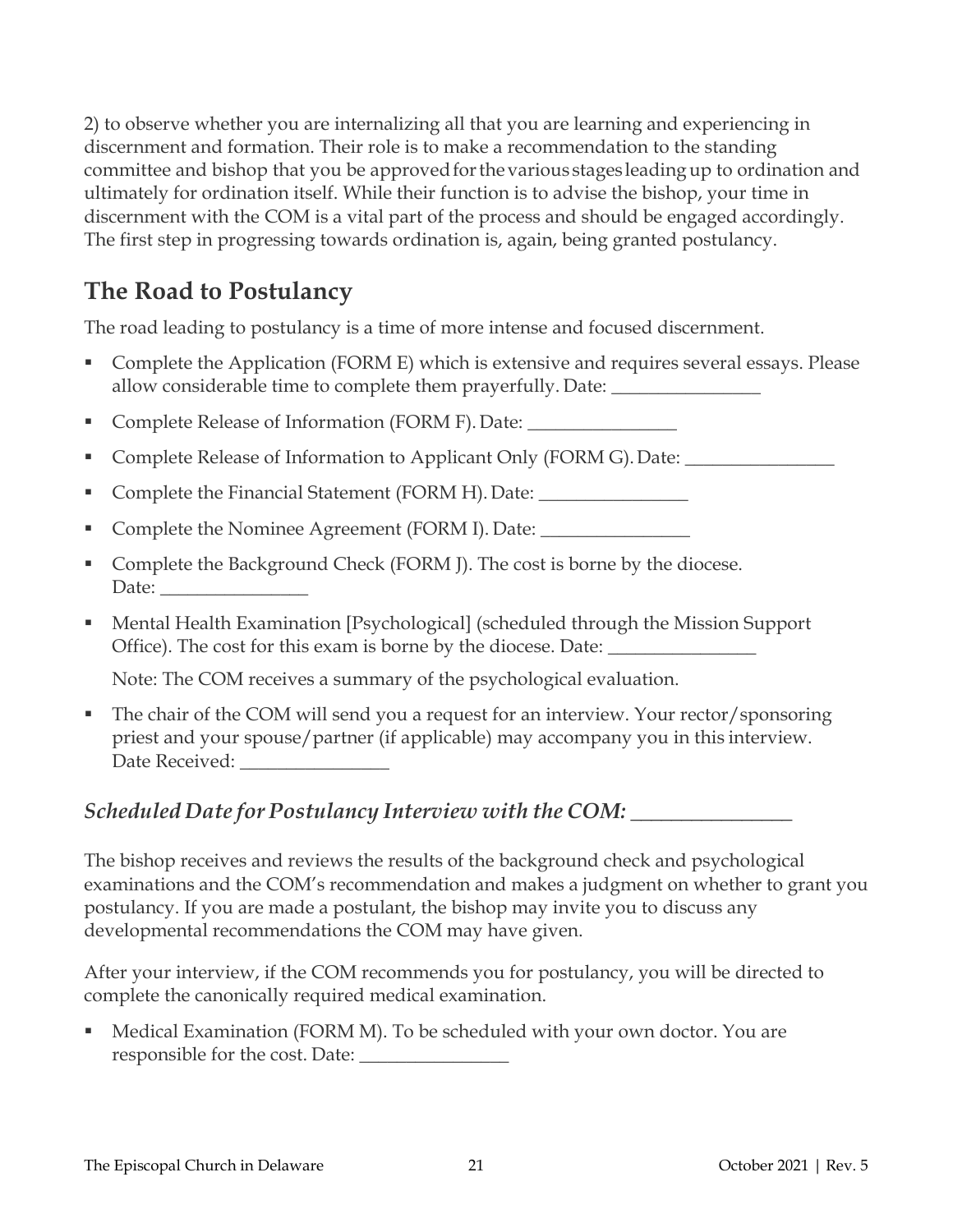You submit evidence of your Safe Church training (consult diocesan website or Mission Support Office). Date of Submission:

Note: The canons of the Episcopal Church require the background check and the mental and medical health examinations to have been completed within thirty-six months (three years) of your ordination to the priesthood and/or diaconate. Any of these more than three years old at the scheduled date of your ordination will need to be done again.

### *DatePostulancyGranted by theBishop:* \_\_\_\_\_\_\_\_\_\_\_\_\_\_\_\_

Note: Once you become a postulant, your relationship with the bishop becomes closer and more formal. The bishop will need to be made aware of any significant life changes, including things such as the need for a new job, a desire to get married, etc., as these can have a significant impact on discernment and formation.

The Postulant for the Vocational Diaconate will enroll and attend a program of preparation approved by the Bishop, the Commission on Ministry, and the Standing Committee that fosters the formation to fulfill the vocation of a Deacon. Basic competencies for the Vocational Diaconate include academic studies of the Holy Scripture, theology, and the tradition of the Church; diakonia and the diaconate; human awareness and understanding; spiritual development and discipline; practical training and experience.

The Postulant for Priesthood shall enroll and attend a program of preparation for ordination at an institution approved by the Bishop, the Commission on Ministry, and the Standing Committee. Approved seminaries and/or other educational institutions will provide opportunities to study in the following canonical areas: The Holy Scriptures; Church History, Christian Theology, Christian Ethics and Moral Theology – including environmental ethics and theology; Christian Worship according to the use of the Book of Common Prayer, the Hymnal, and authorized supplemental texts; The practice of Ministry in contemporary society, including leadership, evangelism, stewardship, ecumenism, interfaith relations, mission theology, environmental stewardship and care of creation, and historical and contemporary experience of racial and minority groups You will also be assigned a member of the COM as a liaison, to provide support and encouragement along the way.

You will also be assigned a member of the COM as a liaison, to provide support and encouragement along the way.

### **APPENDIX II is about Sustaining Yourself during formation.**

# **The Road to Candidacy**

The road to candidacy is a time focused on your continued theological and spiritual formation. The interview for candidacy is an opportunity to check in with you, the discerner, making sure you are 1) demonstrating the same qualities that were evident at your postulancyinterviews, 2) still confident and growing in your sense of vocation, and 3) receiving suitableformation.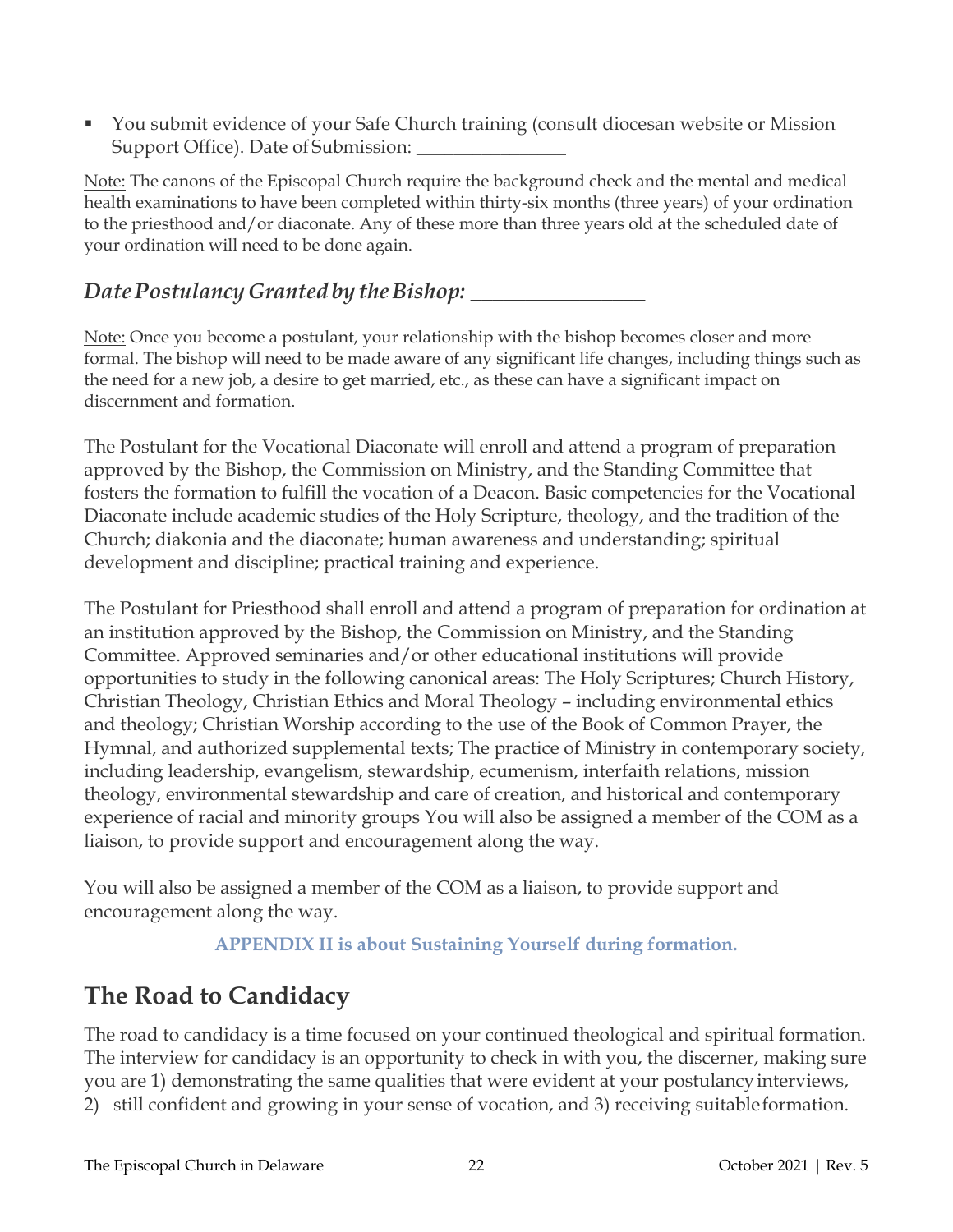- Complete any supplemental requirements or conditions specified by the COM and the bishop that may have been given.
- Write the bishop four times a year, during the Ember Days, which may be found in the Book of Common Prayer. **Do not neglect these letters.** They are canonically required and important both for informing the bishop as to your progress and well-being and as an indicator of your active engagement in the ordination process. Failure to submit letters can result in corrective action, and continued disengagement can result in being removed from the discernment process.
- Before your interview, submit any of the following which will have been completed by the time of the interview:
	- 1. Documents/evaluations from your completion of one unit of an Association for Clinical Pastoral Education program (ACPE-CPE is preferred). (In some cases, a CPE-equivalent experience may be approved, or a rigorous and challenging missionary experience. The bishop must approve any alternative.)
	- 2. Letter of reference and any other relevant documentation from a ministry practicumor field education experience or parish internship
- Submit proof of Anti-Racism training and education on Title IV Disciplinary Process. Date Submitted:

If your process is on the timeline of a three-year residential seminary, in your second year your parish vestry completes and submits their Reaffirmation for Candidacy for Holy Orders (FORM N). (Note: The length of postulancy could be different, depending on the nature of your approved discernment process and formation. Please consult with the COM regarding the timing of your application for candidacy.) Date Submitted:

- Once the Mission Support Office (the diocese) receives (FORM N), you write a letter to the bishop applying for candidacy (FORM O). Be sure to include in the letter, the date you were admitted as a postulant. Date Submitted:
- **Submit an update to your spiritual autobiography, reflecting on your development and** growth since your application for postulancy. Date Submitted: \_\_\_\_\_\_\_\_\_\_\_\_\_\_\_\_

Note: If all necessary materials are not submitted promptly, your interview could very well be postponed to a later date.

## *Scheduled Date forInterview with the COM: \_\_\_\_\_\_\_\_\_\_\_\_\_\_\_\_*

If the COM recommends you for candidacy, the Standing Committee will interview you as well. Their approval is required before you can be made a candidate. Beyond getting to know you, their canonical responsibility is to ensure that you are being adequately and properly prepared for ordained ministry according to the canons of the church and according to our bishop's standards and expectations.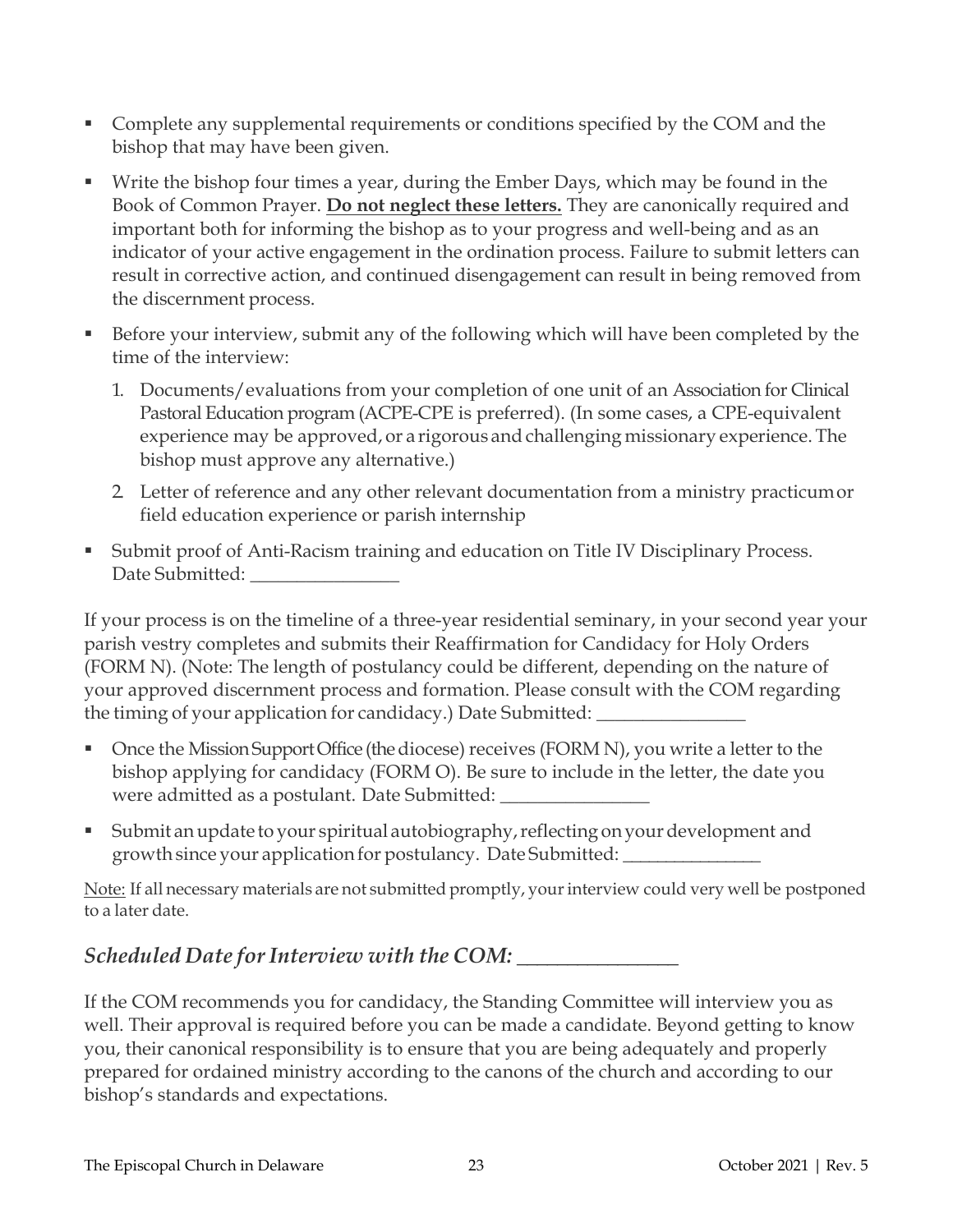### *ScheduledDate forInterview withtheStanding Committee: \_\_\_\_\_\_\_\_\_\_\_\_\_\_\_\_*

Note: Your rector/sponsoring priest/ accompanies you in this interview. Your spouse/partner will not attend this interview.

If the bishop accepts the recommendation of the COM and the certification of the Standing Committee, you will be made a candidate for Holy Orders.

*Date Candidacy Granted by the Bishop:*  $\blacksquare$ 

## **The Road to Ordination – Transitional Diaconate**

Before ordination to the Priesthood, the Candidate must apply to be ordained as a Transitional Deacon. See page 13 below for ordination to Vocational Diaconate.

As candidate,

- **Complete any supplemental requirements or conditions specified by the COM and the** bishop.
- Continue to write the bishop four times a year during the Ember Days.
- Continue your formation, which should be at or nearing completion.
- Submit your most recent seminary transcript(s) or educational program record to the Mission Support Office. Date Submitted:
- Submit any outstanding items related to ministry practicum/field education/internship, and CPE/mission experience, etc.
- **Complete and pass Diocesan Ordination Exams, if any, or General Ordination Exams** (GOE) Date: \_\_\_\_\_\_\_\_\_\_\_\_\_\_\_\_ [This step may be taken during your time as aTransitional Deacon.]
- Request endorsement for ordination to the diaconate from your sponsoring congregation/ parish (FORM P). Date: \_\_\_\_\_\_\_\_\_\_\_\_\_\_\_\_
- Write a letter to the bishop requesting ordination to the diaconate, being sure to include the dates you were admitted to postulancy and candidacy (FORM Q). Date: \_\_\_\_\_\_\_\_\_\_\_\_
- The COM may interview you. Scheduled Date: \_\_\_\_\_\_\_\_\_\_\_\_\_\_\_\_
- The Standing Committee will interview you. Scheduled Date: \_\_\_\_\_\_\_\_\_\_\_\_\_\_\_\_\_\_\_\_\_

If the bishop concurs with the recommendation and approval of the COM and Standing Committee, the bishop will approve you for ordination to the diaconate and schedule your ordination (in most cases no sooner than 18 months from the date of your nomination).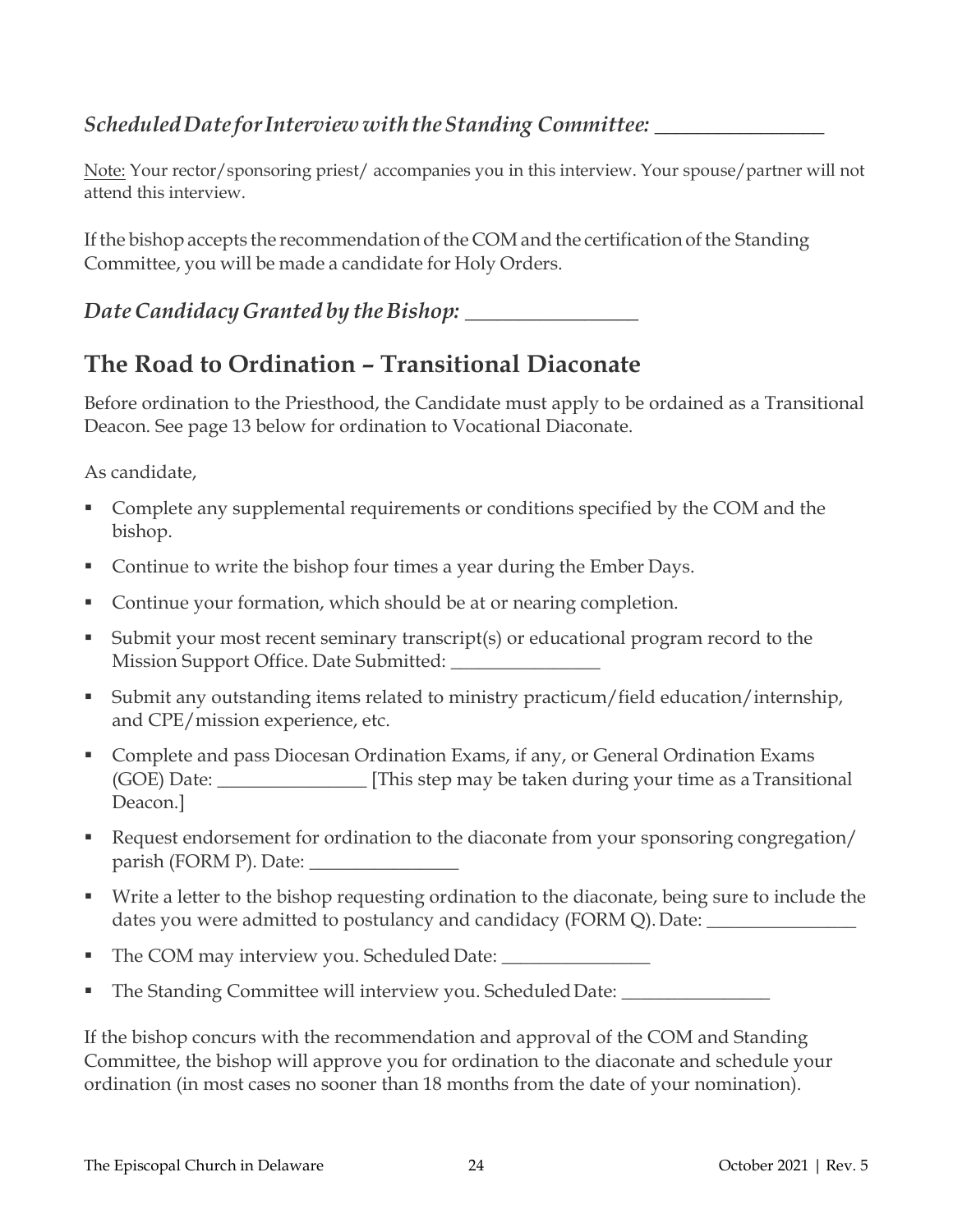Diaconal ordinations are typically performedat typically the sponsoring congregation. The format and content of any invitations must be approved by the Mission Support Office before mailing. Consult the bishop regarding guidelines for ordinations.

## *Date Approved by theBishop for Ordination to the Transitional Diaconate: \_\_\_\_\_\_\_\_\_\_\_\_\_\_\_\_*

*Scheduled Date for Ordination tothe Diaconate: \_\_\_\_\_\_\_\_\_\_\_\_\_\_\_\_*

# **The Road to Ordination - Priesthood**

If you are on the road to priesthood, you must be a deacon for an absolute minimum of six months. If you are ordained a deacon and are in a parish, the parish in which you currently minister as a deacon takes over as your sponsoring parish, as they are in the best position to observe your ministry and continued discernment towards the priesthood.

- Request endorsement for ordination to the priesthood from the vestry of your sponsoring parish (FORM R). Date: \_\_\_\_\_\_\_\_\_\_\_\_\_\_\_\_
- Your rector/sponsoring priest writes a final letter of recommendation. Date:
- Write a letter to the bishop requesting ordination to the priesthood, being sure to include the dates you were admitted to postulancy, candidacy, and the date you were made a deacon (FORM S). Date: \_\_\_\_\_\_\_\_\_\_\_\_\_\_\_\_
- The COM may interview you. Date:
- The Standing Committee will interview you. Date:

If the bishop concurs, the bishop will schedule your ordination to the priesthood in consultation with your rector/sponsoring priest (if applicable). You and your rector/ sponsoring priest are responsible for the planning of your ordination service. As with ordination to the diaconate, the format and content of any invitations must be approved by the Mission Support Office before mailing. Again, consult the bishop regarding guidelines for ordinations.

### *Date Approved* by *the Bishop for Ordination to the Priesthood:* **\_\_\_\_\_\_\_\_\_\_\_\_\_\_\_\_**

## *Scheduled Date for Ordination to thePriesthood: \_\_\_\_\_\_\_\_\_\_\_\_\_\_\_\_*

Each newly ordained priest, whether employed or not, shall be assigned a mentor priest by the bishop in consultation with the Commission on Ministry. The mentor and priest shall meet regularly for at least a year to provide guidance, information, and a sustained dialogue about priestly ministry.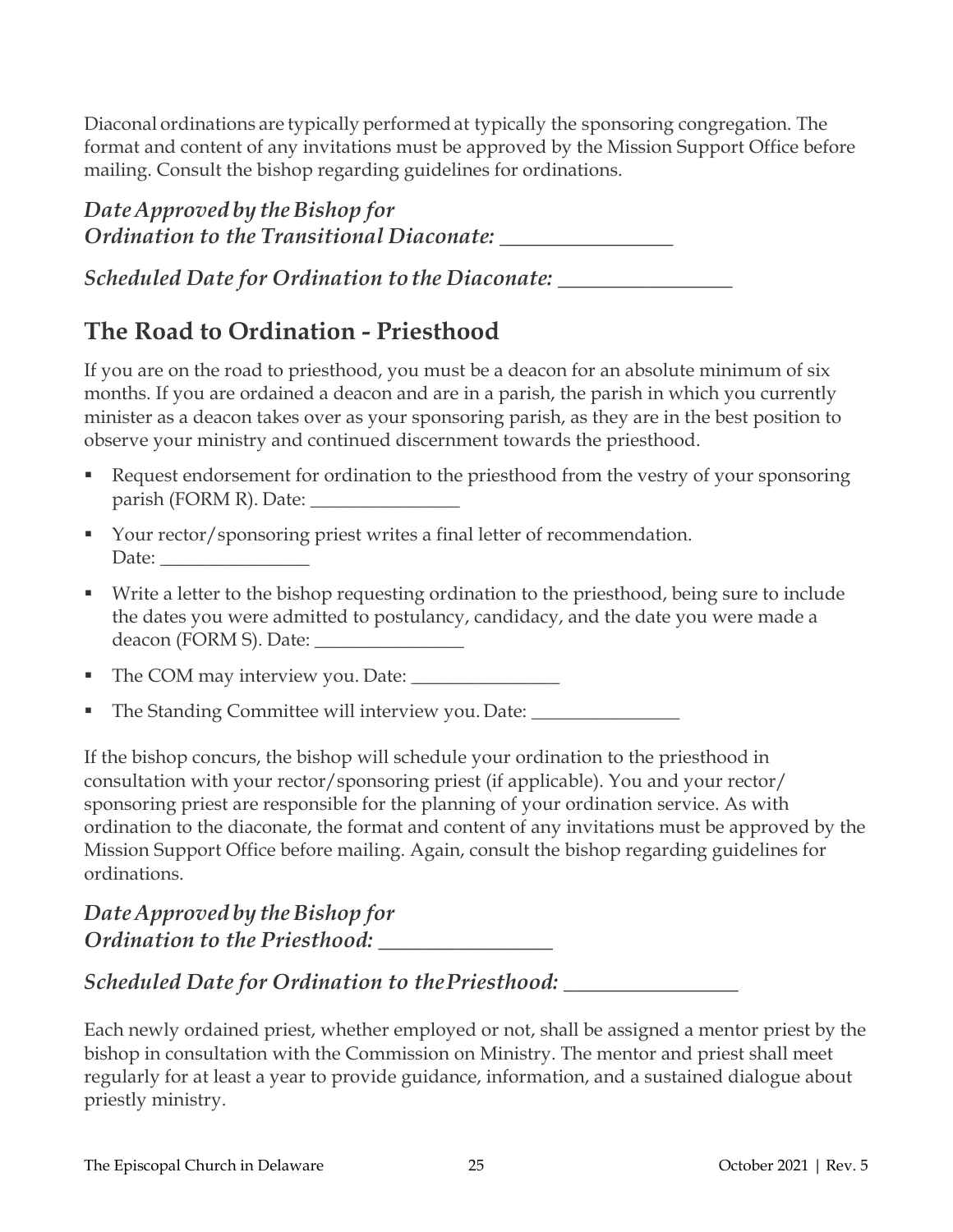# **The Road to Ordination – Vocational Diaconate**

If you are on the road to the Vocational Diaconate you must,

- Request endorsement for ordination to the diaconate from the vestry of your sponsoring parish (FORM P). Date: \_\_\_\_\_\_\_\_\_\_\_\_\_\_\_\_
- Your rector/sponsoring priest writes a final letter of recommendation. Date:
- Write a letter to the bishop requesting ordination to the diaconate, being sure to include the dates you were admitted to postulancy, candidacy, (FORM Q). Date:
- Submit certification/evidence of completion from mentors/instructors of the basic competencies required of formation (no specific Form) Date: \_\_\_\_\_\_\_\_\_\_\_\_\_\_\_\_
- The COM may interview you. Date: \_\_\_\_\_\_\_\_\_\_\_\_\_\_\_\_
- The Standing Committee will interview you. Date: \_\_\_\_\_\_\_\_\_\_\_\_\_\_\_\_\_\_\_\_\_\_\_\_\_\_\_\_\_\_\_

If the bishop concurs, the bishop will schedule your ordination to the diaconate in consultation with your rector/sponsoring priest (if applicable). You and your rector/sponsoring priest are responsible for the planning of your ordination service. The format and content of any invitations must be approved by the Mission Support Office before mailing. Again, consult the bishop regarding guidelines for ordinations.

## *Date Approved by theBishop for Ordination to the Vocational Diaconate:* \_\_\_\_\_\_\_\_\_\_\_\_\_\_\_\_

### *Scheduled Date to the Vocational Diaconate:* \_\_\_\_\_\_\_\_\_\_\_\_\_\_\_\_

Reminder: The canons of the Episcopal Church require the background check and the mental and medical health examinations to have been completed within 36 months (three years) of your ordination to the priesthood and/or diaconate. Any of these more than three years old at the scheduled date of your ordination will need to be done again. This is the case for ordination to the priesthood, even if you were ordained recently to the diaconate.

Completed original forms should be submitted to:

The Episcopal Church in Delaware Attention: Executive Assistant to the Bishop 913 Wilson Road Wilmington DE 19803-4012 (302) 256.0374 | [www.delaware.church](http://www.delaware.church/) Copies scanned/sent/emailed to Chair, Commission on Ministry, [com@delaware.church](mailto:com@delaware.church)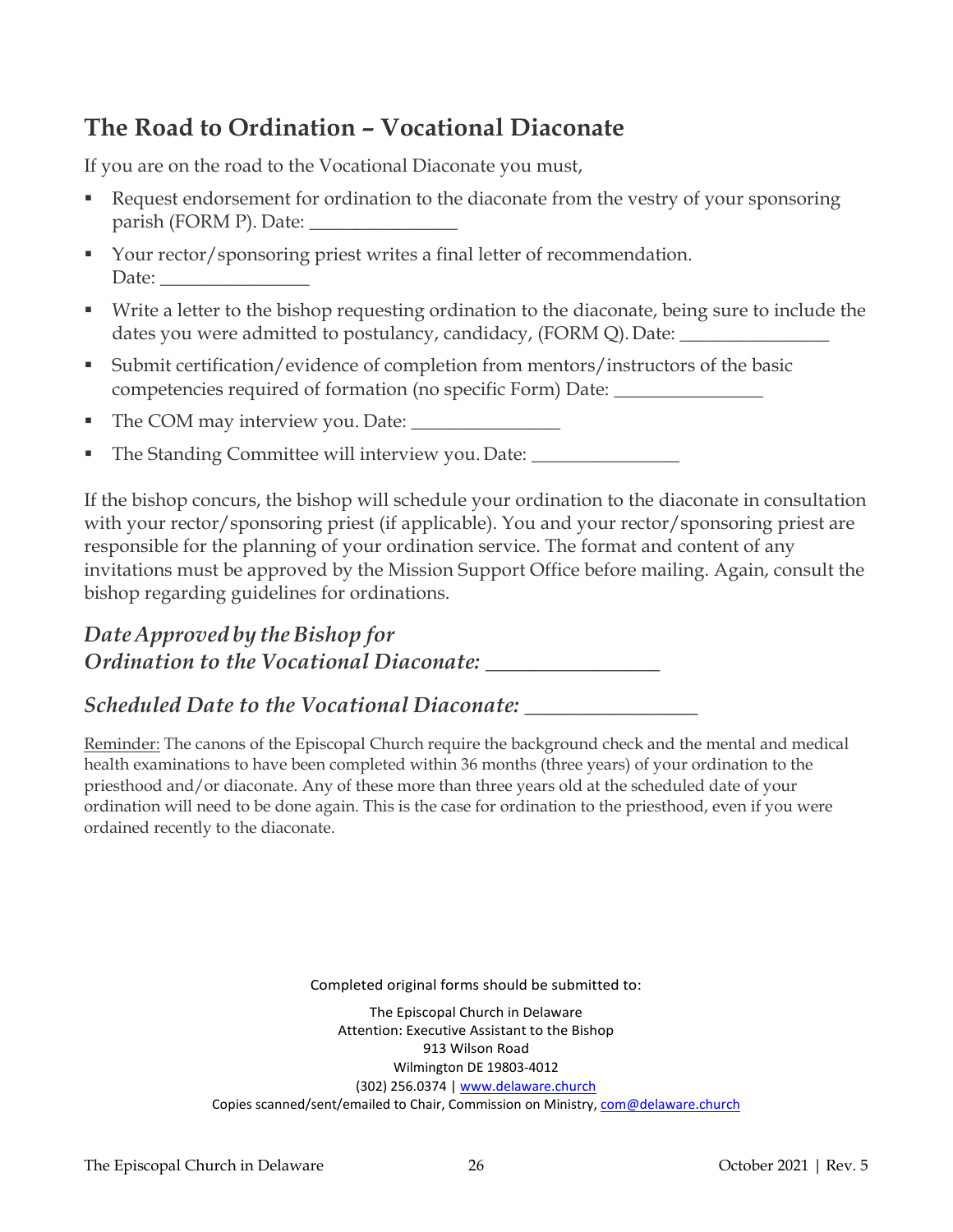## **APPENDIX I**

### **A Timeline of Expected Accountabilities Utilize FORMS as available on Diocesan Website**

### *After being named an Aspirant for Holy Orders*

**A Congregational Discernment Group (CDG), appointed** by a sponsoring priest (or bishop), is expected to begin its work together **within 45 days** of notification of Aspirant status.



A CDG meets for a period of at least six to eight regular meetings (about 90 minutes each) over three to five months before making its recommendation if the Aspirant is to become a nominee for Holy Orders.

**The Vestry** (or other body) receives the CDG recommendation and **submits its letter of support** to the bishop and Commission on Ministry along with that of the sponsoring priest **within 25** days of the conclusion of the work of the CDG.

### *After being named a Nominee for Holy Orders*

The **nominee schedules the psychological evaluation** directly. It is expected that the completion time for the **psychological evaluation and report to the bishop be no more than 60 days** following completion of evaluation.



Upon receipt of all required documents as part of the application for postulancy the nominee is notified. The **Commission on Ministry** is expected to **meet with the nominee within 45 days.**



**Within 14 days** of the conclusion of interviews, the **Commission will submit its recommendation** regarding postulancy to the bishop.

The **bishop informs the nominee** of status as postulant **within 25 days**.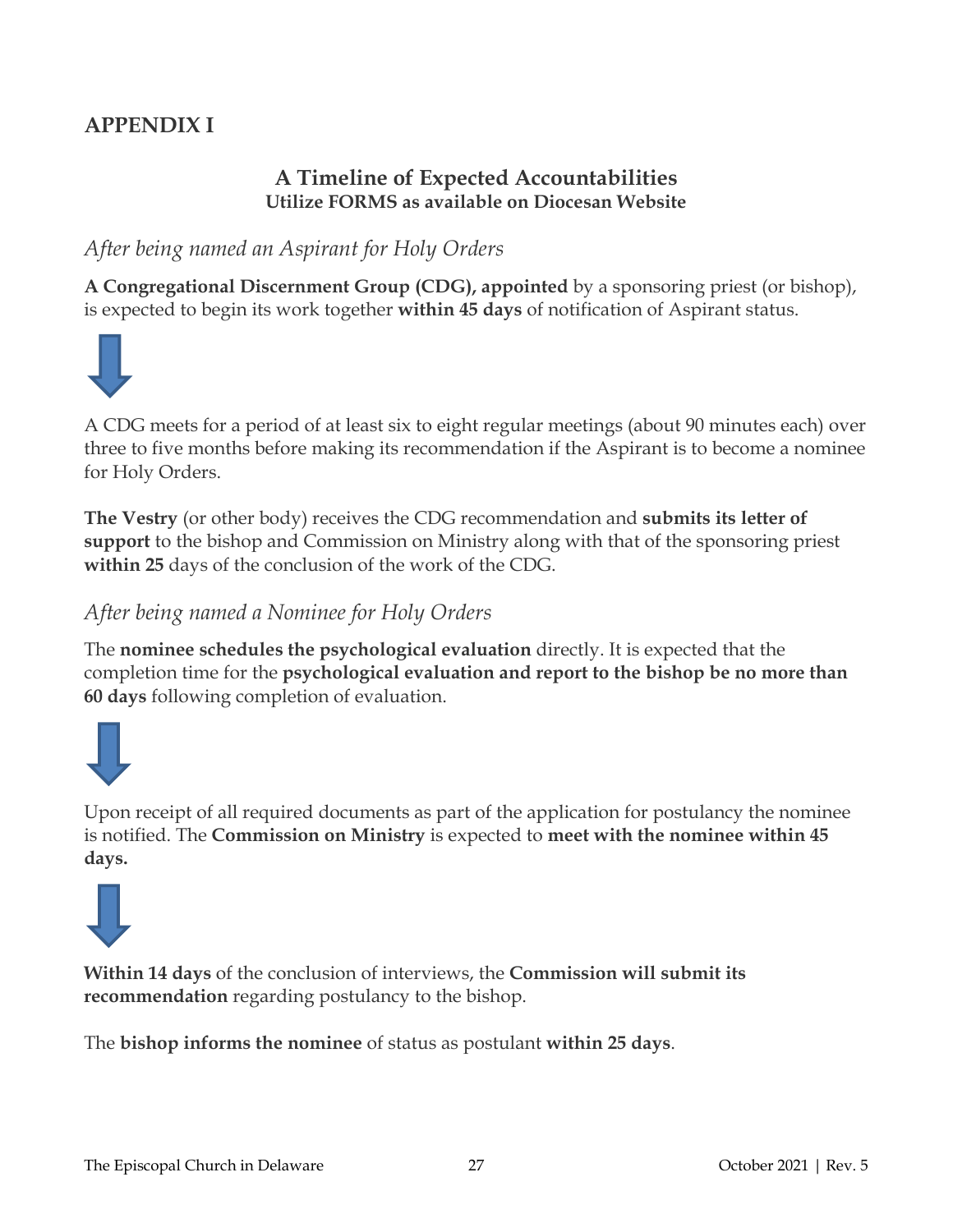

## *The Postulant moves toward Candidacy*

The Postulant is notified of receipt of all required documents. The **Commission on Ministry** is expected to **meet the postulant within 30 days** in person or via Zoom. The Commission may meet with the postulant on more than one occasion. The **Commission submits documentation of its recommendation to the bishop within 14 days** of completing its interviews.



### *The Standing Committee acts on status of Candidacy*

The **Standing Committee** of the diocese now **meets the postulant within 60 days of the COM's recommendation**. The **Standing Committee acts** on whether to affirm the postulant as having met all requirements to become candidate **at said meeting** and the **postulant is informed in writing within 10 days on status as candidate.**



### *Candidate applies for ordination as Deacon*

The **Standing Committee meets** with **the Candidate within 60 days** of receipt of all documentation. The **Standing Committee acts** on whether to affirm the candidate as having met all requirements for ordination and informs the bishop at said meeting. The **candidate is informed in writing within 10 days** on approval for ordination.



### *Transitional Deacon applies for ordination to the Priesthood*

The Commission *may* interview the deacon **within 25 days** of application. **Within 60 days** of receipt of all documentation, **the Standing Committee meets with the candidate** and acts on whether to affirm all requirements for ordination have been met by the deacon and informs the bishop at said meeting. The **candidate is informed in writing within 10 days** on approval for ordination.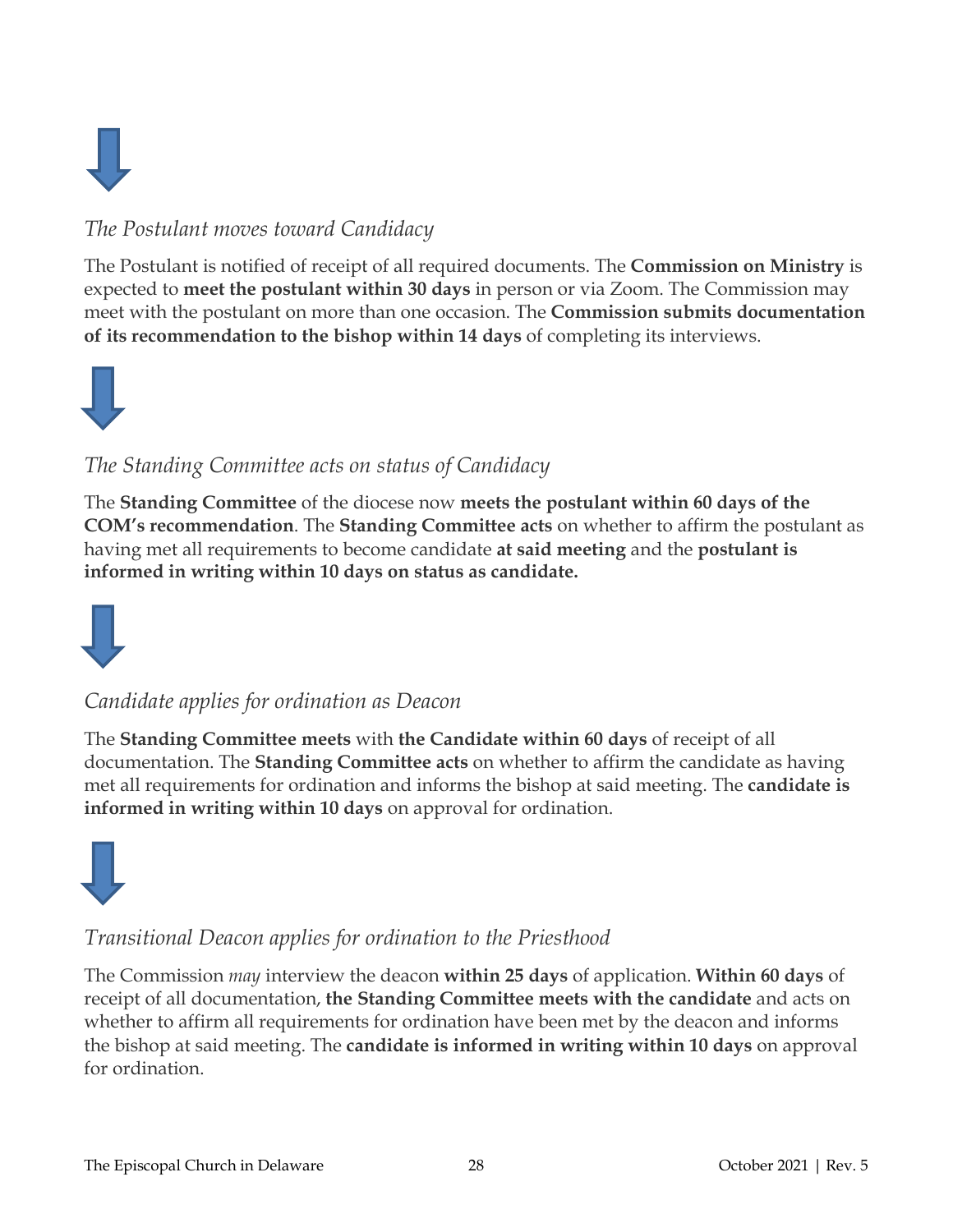### **APPENDIX II**

### **Sustaining Yourself**

The hope is that your time of formation for ordination will deepen your relationship with God and your sense of God's presence in your life. Most people, however, feel frustrated, at least occasionally, by the various requirements and challenges of the process. With this challenge in mind, we ask you to maintain regular spiritual disciplines and to sustain your relationship with God in the following ways.

#### **I. Keep up a Regular Discipline of Prayer**

As you know, regular prayer is an integral part of discernment. Because each person encounters God in a different way, use whatever method or discipline works best for you.

#### **II. Meet with your Spiritual Director**

If you do not already have a spiritual director, find one. Meeting with your spiritual director on a regular basis is an integral way of remaining open to God and listening for the ways that God is working in your life. It is also recommended that you take one personal retreat each year.

#### **III. Consider Counseling or Coaching**

Take time to get to know yourself better through counseling or coaching. Are there past experiences from that impinge upon your well-being? Do you know how you respond to distress and conflict? How can you build emotional resilience for the long term? Do you know the kind of a leader you are?

#### **IV. Take of your body**

Take care of your body and it will take care of you! Nothing new here, but all true. Attention to good diet, exercise and sleep pays dividends.

#### **V. Play**

Keep up your hobbies or start new ones. That ball game is important. The party with friends. The drive with the family, movie and game nights, stay-cations and vacations, music, and museums. Whatever it takes; whatever tickles your fancy.

#### **VI. Know your Team**

At the end of many books the author thanks a host of people, all who made it possible for the writer to succeed. They are often fun and interesting to read. Who is on your team helping you to author your formation? Name them; pray for them; ask them to pray for you. Talk with and listen to them. You matter to them.